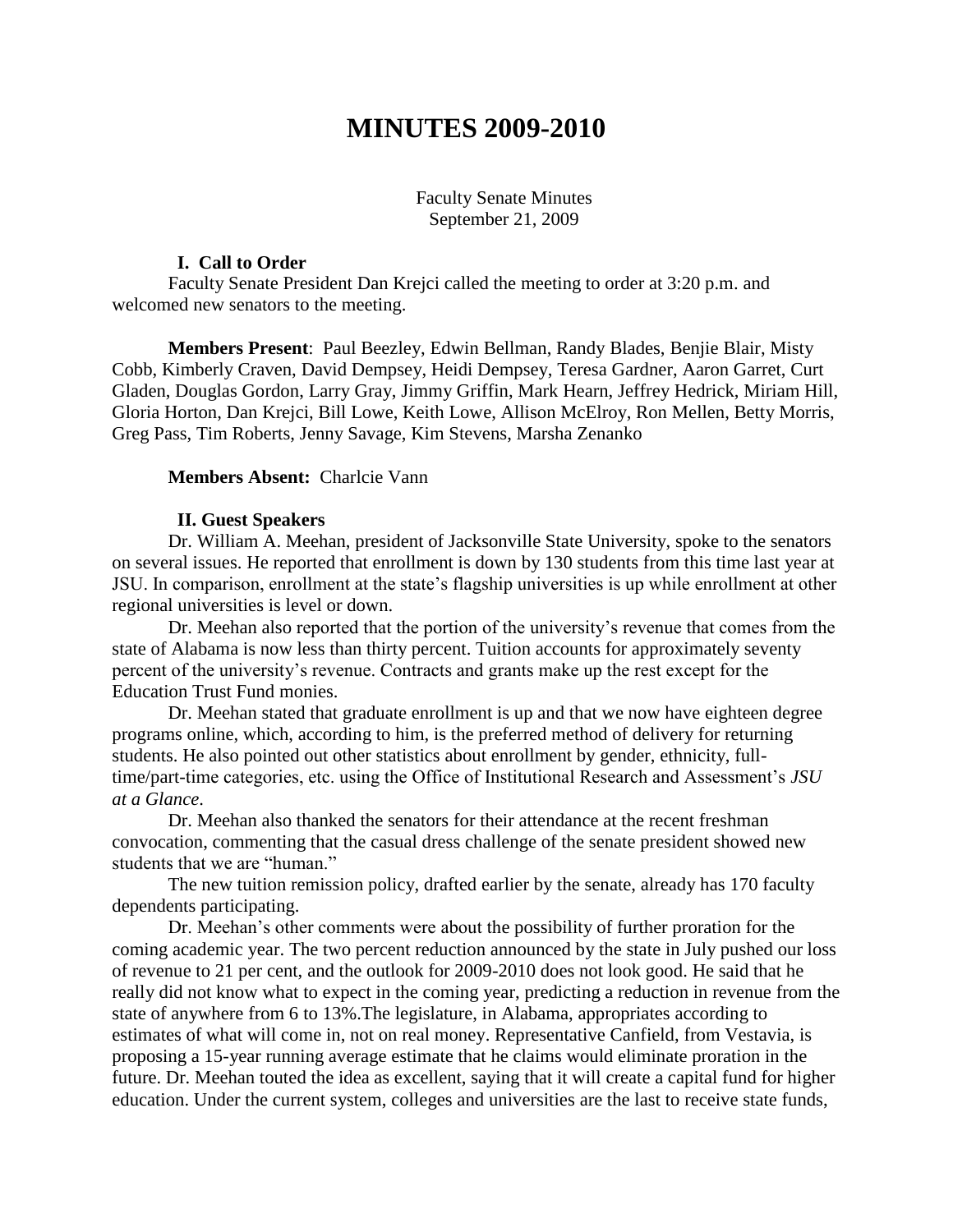receiving only what is left after K-12 and the two-year colleges get their money. Dr. Meehan gave a brief history of the tax system for the state as well as a history of proration because of the system. He mentioned also that the Rainy Day Fund used to help lessen proration in 2008-2009 was now depleted and that there will be some new costs associated with the Education Trust Fund including a 3% increase to repay the Rainy Day Fund. SWAPTION, which deals with bond issues, will also possibly cost the ETF millions of dollars as well state initiatives like the Reading Initiative and AMSTI.

Other financial problems for the state and the university include inflation, PACT, no COLAS for retirees, the TRS, and the rising costs of health insurance.

He explained that the 2.5% raise he had hoped faculty would receive for the year was lost after the July cuts and that faculty raises would be a priority for him in the coming year, even with these financial problems.

Dr. Meehan then accepted questions from senators.

Paul Beezley asked how sales of box seats for the stadium were processing. President Meehan answered that there were still seats available, including the club level seats at \$500 per seat per season, and that the stadium would be completed next year.

Other information given by the president included that there are eight students enrolled in the Elite Honors Program and that honors students will eventually have group housing; that the cafeteria is doing well after the recent innovations; that sandwich facilities will eventually be housed at Merrill Building and Stone Center; and that in the future, the quad will feature some outside seating for dining.

Dr. Joe Delap was also present on behalf of the office of the Vice President for Academic and Student Affairs, Dr. Rebecca Turner. He did not make any prepared remarks but invited questions. In response to a question from Paul Beezley on travel grant monies, Dr. Delap said that there would be travel grant monies but that they would be adjusted for proration.

Gloria Horton asked if there would be money for the awarding of research grants for this academic year. Dr. Delap referred her to Dr. Turner.

Heidi Dempsey asked Dr. Delap about the possibility of our having a grants officer at JSU; the response was that the strategic plan calls for it, but there is no funding at this time.

## **III. Approval of Minutes**

Paul Beezley moved the minutes be approved as read. The motion was seconded by Ron Mellen. The motion passed unanimously.

#### **IV. Old Business**

The senators looked at a form to be used for evaluation of the board of trustees to gain information about how they would be evaluated through a Self-Assessment Survey. The survey was designed by a committee and has been sent to the board; the board has not yet approved the document.

President Krejci announced that our recommendations about promotion/tenure have gone forward to the administration and that he will continue to track their progress.

At this point in the meeting, Miriam Hill recommended that we become involved in the One Can Campaign, a program to collect canned goods on behalf of the Jacksonville Christian Outreach Center. George Cline, who is working with the program, was introduced and spoke more about it. He asked that the first collection be completed by October 15 and that we do a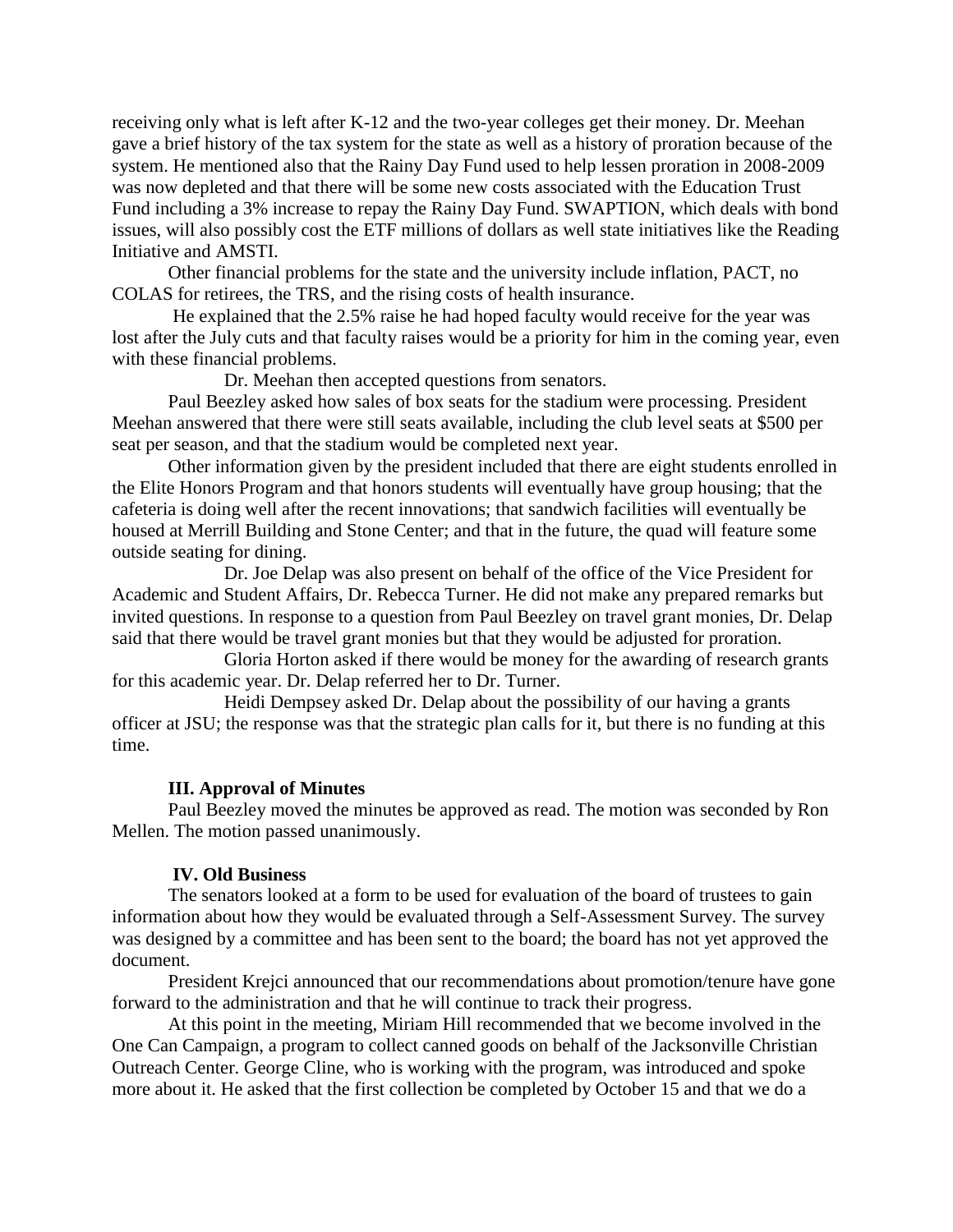second round of collections in the second semester of the academic year. In the future, he would like to see the collection of canned goods done during the fall convocation and again in the last week of January. Because of the short time frame before the October 15 deadline, President Krejci suggested that we not do a formal recommendation this year; Paul Beezley then suggested a "sense of the senate" recommendation instead, putting it in the form of a motion. Benjie Blair seconded, and the motion passed unanimously. Bryant Whaley, president of the Student Government Association, said SGA would also be working with the One Can campaign.

President Krejci introduced Bryant Whaley to the senators and invited him to address the senate. He began his remarks by saying he wants to work with the Faculty Senate to "get things done." He went on to discuss a proposal for a \$100 Student Activity Fee that he wishes to get students to vote for through an online voting process. Paul Beezley asked what the vote threshold for passing the proposal would be, and Miriam Hill asked if the fee would affect part-time students and distance learners. The answer to Dr. Hill's question was yes.

Other questions raised were how the money from the fee would be monitored (through Clint Carlson's office) and what the rationale for raising the fee according to incremental increases in student enrollment was (David Dempsey), what legal justification do you have that the monies will go where they are supposed to (Miriam Hill), and a concern about the money being put into the account it is earmarked for (Paul Beezley). Senator Beezley also asked Mr. Whaley what the Faculty Senate could do to assist. The response was to mention the proposal to our students to help get the word out for the October 19 vote.

Dr. Meehan said the Board of Trustees would also have to approve the fee once the students vote to adopt it. He also stated that the fund for the money can be set up so that the money will go to what it is supposed to, mainly a student recreation center, including a state-ofthe-art gym and intramural facilities.

Mr. Whaley invited senators to the SGA open forum on Wednesday at 7:00 p.m. in the Theron Montgomery Building auditorium that will address this and other issues.

#### **V. New Business**

Committee assignments were discussed. Because all senators did not respond to the survey sent during the summer about committee preferences, President Krejci sent a sign-up sheet around during the meeting. He also encouraged those who were not sure what the functions of each committee were to go to the senate web site for that information. The committees are Admissions and Scholarship, Honors, Welfare, Policies, and Elections.

Senators next discussed the new calendar for May and summer terms, recently revised by the Council of Deans. It contains four terms that will begin in May (4, 6, 8, and 12 weeks respectively), three terms that begin in June (4, 6, and 8 weeks), one July term (4 weeks), and one August term (to be scheduled as needed). President Krejci will recommend standardizing how faculty members are paid for summer terms throughout the colleges.

David Dempsey commented on not being allowed to teach in both May and June, and Heidi Dempsey pointed out the inequity of students being allowed to take a seven-hour course load in a term while faculty were allowed to only teach one course in a short term. To her, this indicates the belief that faculty cannot handle the same workload as students. President Krejci asked her to put her thoughts in writing and have the Welfare Committee look at this issue.

Jerry Griffin wanted to know how the new short-term schedule was a simplification of the old one, and President Krejci said the new schedule cuts down on the number of terms.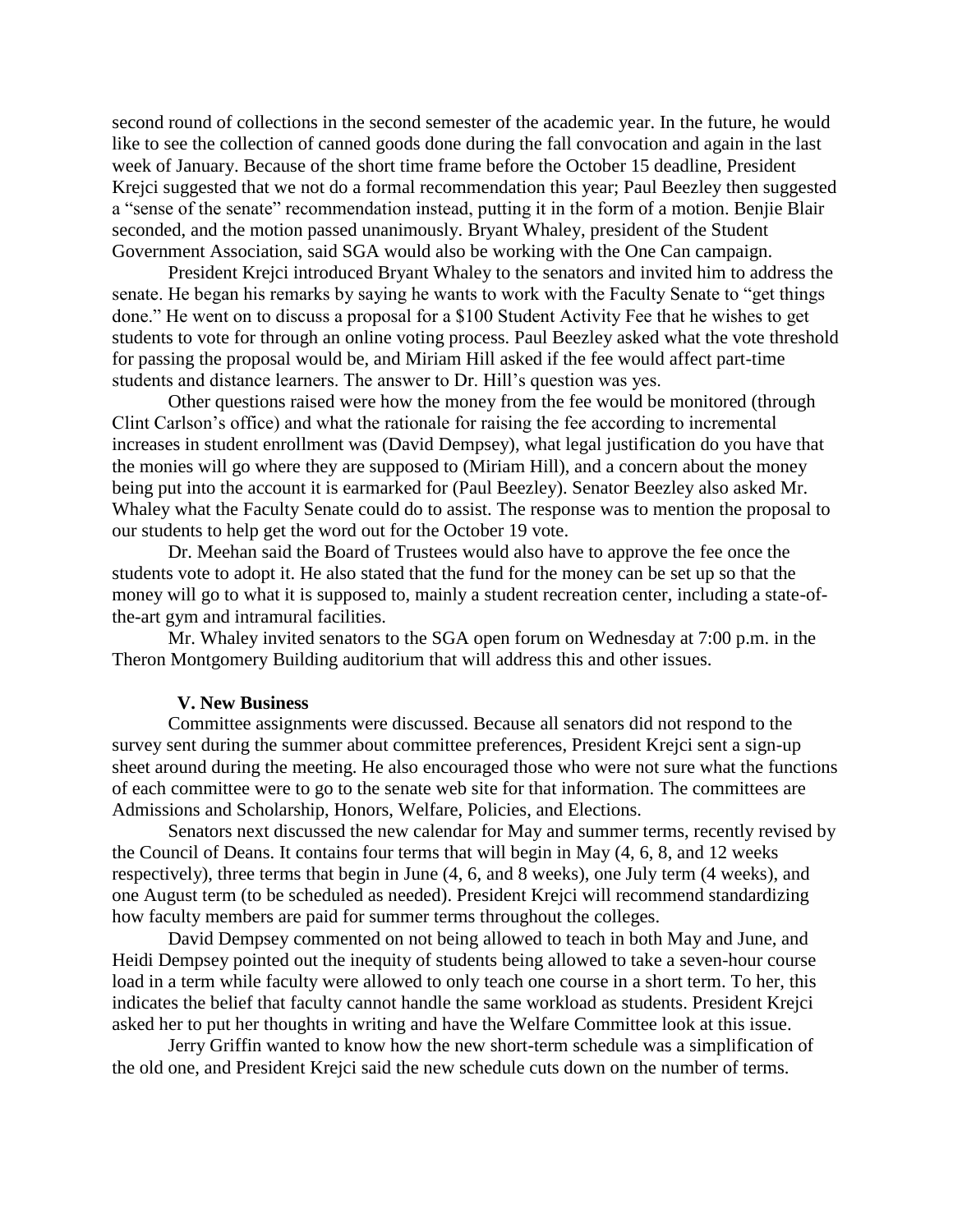David Dempsey asked if the new schedule addresses the days the courses will meet. The answer was "no."

The proposed terms were distributed to the departments during the summer so that feedback could be received before the terms were adopted.

President Krejci announced that he sat with the Academic Committee members at the Board of Trustees meeting in July and that the chair, Randy Jones, wants to come to a Faculty Senate meeting; he and other members of his committee will attend the October meeting. The Academic Committee, according to President Krejci, seems legitimately concerned about academics at JSU.

At the next Board of Trustees meeting, President Krejci will do a presentation for the board about tenure/promotion, tuition remission for faculty, and other issues the faculty senate has been working on to the board. The presentation will include materials from only those recommendations already approved by the senate and sent forward. Merit pay may also be a possible issue.

David Dempsey brought up some contradictory language concerning academic warning and asked that it be looked at. He was asked to bring the matter before the Admissions and Scholarship committee.

Benjie Blair announced that approximately 40 students have reported flu symptoms. They have been asked not to report back to class until at least 24 hours after their fever is gone. He reminded everyone of flu shots on Thursday at TMB. Faculty will need to bring their PEEHIP cards and the form to the auditorium.

#### **VI. Announcements**

Gloria Horton announced that she had United Way pledge forms for those who needed them. She also reminded senators of the Academe reception for new faculty on Tuesday, September 29.

It was announced that Gordon Stone would be at the Faculty Senate meeting in November.

Allison McElroy asked where those in the Art Department might get IDEA short forms and was told to contact Tienhan Ma. She announced her art show in Hammond Hall on Tuesday, September 29, from 12-1.

#### **VII. Adjournment**

There being no further business, President Krejci called for a motion to adjourn the meeting. Paul Beezley made the motion, which was seconded by Greg Pass. Senators cast their votes by exiting the room.

Respectfully submitted,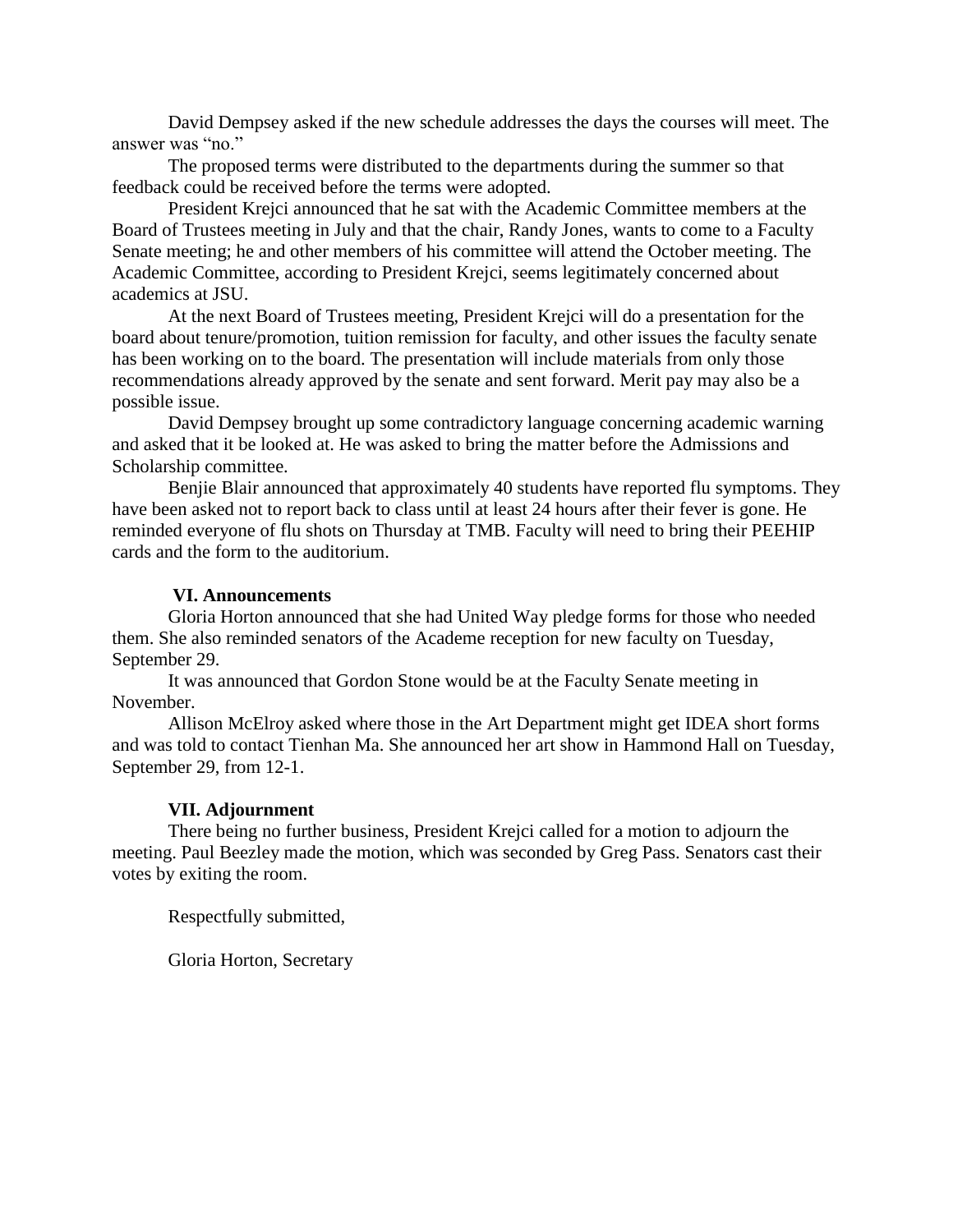#### Faculty Senate Minutes

#### October 12, 2009

**I. Call to Order:** Senate president Dan Krejci called the meeting to order at 3:20 p.m.

**Members present:** Paul Beezley, Randy Blades, Benjie Blair, Misty Cobb, David Dempsey, Heidi Dempsey, Teresa Gardner, Aaron Garret, Douglas Gordon, Larry Gray, Jimmy Griffin, Mark Hearn, Jeffrey Hedrick, Miriam Hill, Gloria Horton, Dan Krejci, Allison McElroy, Ron Mellen, Betty Morris, Jenny Savage, Kim Stevens, Charlcie Vann, Bryant Whaley (SGA president), Marsha Zenanko.

**Members absent:** Edwin Bellman, Kimberly Craven, Mike Davis (Athletic representative), Curt Gladen, Bill Lowe, Keith Lowe, Greg Pass, Tim Roberts

**II. Approval of Minutes:** Senator David Dempsey moved that the minutes of the last meeting be approved as written. The motion was seconded by senator Paul Beezley. The motion passed unanimously.

**III. Special Guests:** Dr. Lori Owens, Chair of the Board of Directors of the Alabama Higher Education Partnership, invited all senators and the faculty of their departments to attend a Picnic with the Partnership to be held on Thursday, November 5, 2009, at noon on the eleventh floor of Houston Cole Library. A free lunch of sandwiches, soft drinks, and cookies will be provided. Dr. Gordon Stone, Executive Director of ACHE, along with Whitney Wood and Diane Causey, will be here to address attendees. The picnic will last until around 1:00. Dr. Owens also announced that copies of *The Scholarly Gourmet*, ACHE's popular cookbook, will be available at \$15 each. Those planning to attend the picnic should RSVP to Lori by November 2. The picnic is a lead-in to the membership drive; to be on the membership team for JSU, contact Lori. The team will meet on October 29 at 2:00 p.m. in 302 TMB.

Randy Jones, a member of the Jacksonville State University Board of Trustees' Academic Affairs Committee, was the other special guest. Mr. Jones comes from a long line of JSU graduates, including his brother and sister; he also said that because of his education at JSU, he is "the freaking American dream," starting with nothing and becoming quite successful. Mr. Jones priorities for academics at JSU are communication, a vibrant honors program, a doctoral program, and admissions/retention. He pointed out that the numbers show that 1048 freshmen became 495 sophomores, according to the latest data, and that the number of Hispanic students is also down. He posed the question to the senators of what can the university, including the faculty do to retain students better. The more students we retain, the better our financial situation will be, and at the moment, to put it in Mr. Jones' words, "we are broke."

He told about a recent conversation he had with the manager of General Dynamics about how to get JSU students involved in that company's activities, asking him to consider how the company might be able to use our students.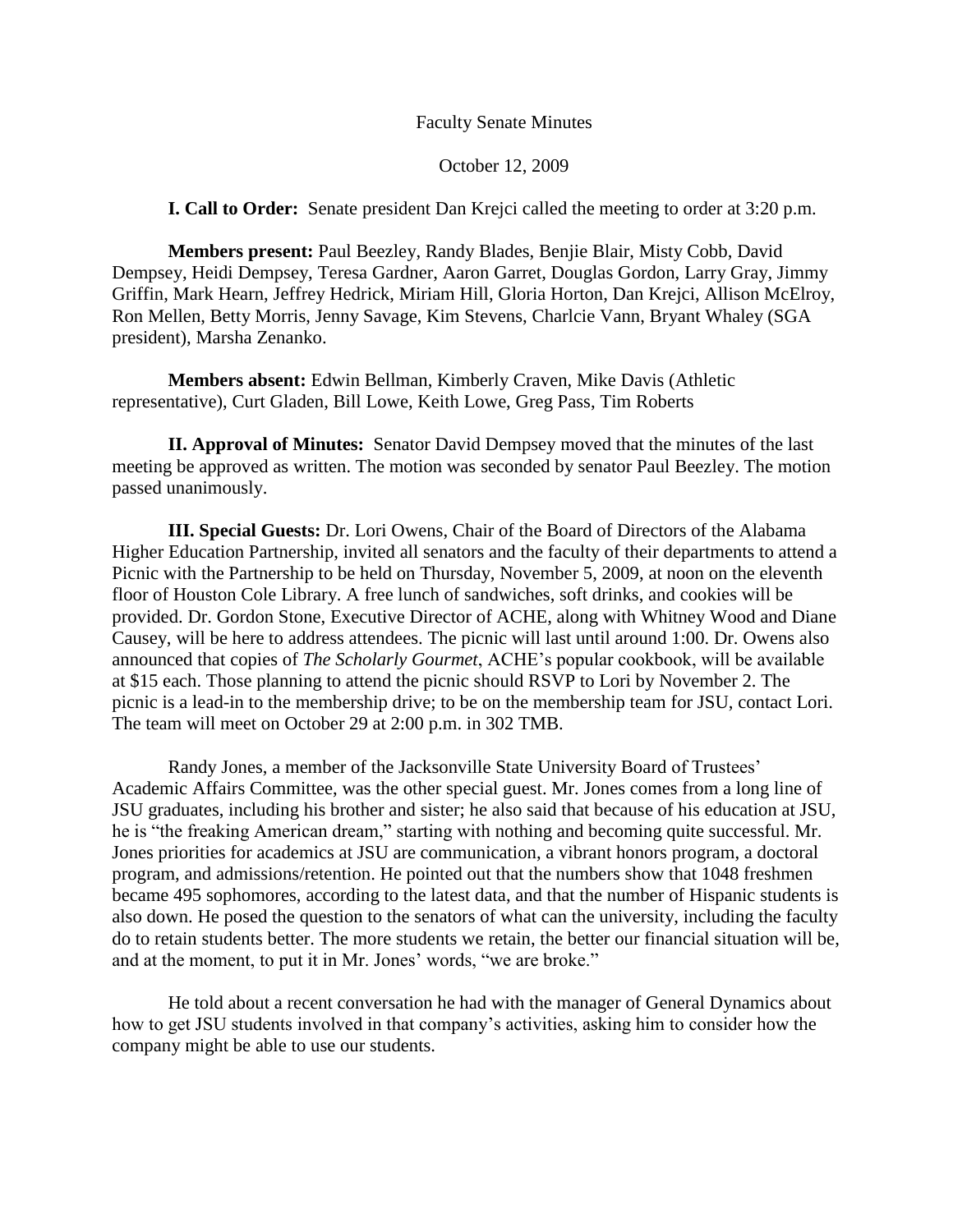Mr. Jones talked about proration and the fact that the university loses \$400,000 in state funding for every one percent the state prorates the education budget. He wants to know what the university can do besides the easy fix—raising tuition—to offset this loss. He feels universities should not be run like businesses because they are NOT businesses.

He also feels the university needs to improve student life at JSU, saying that perhaps the proposed Student Activities fee might help with this.

He announced that the other members of his committee, Randy Owen and Thomas Dedrick, were unable to be present because of other commitments.

President Krejci then presented a short Power Point to Mr. Jones to inform him of some of the senate's proposals and concerns. He started by acknowledging the senate's appreciation for things the board has initiated to improve the university, then turned to senate proposal's to change the quality of life of faculty members and, in turn, the quality of an education at the university. The proposals included (1) change in tenure and promotion policy, (2) increase of pay upon promotion, and (3) faculty tuition remission. He pointed out these changes would help us to recruit and retain faculty.

Tenure and Promotion: The proposed change would allow faculty to go up for tenure/promotion after 4 years (instead of five). President Krejci pointed out that currently, only Auburn University has the four-year plan.

Increase in salary upon achieving tenure/promotion: When proration ends, we would like to see an increase in pay from \$5,000 to \$7,000 for promotion from assistant to associate professor. The senate recommends a \$3,500 increase upon promotion from associate to full professor.

Faculty tuition remission: The senate recommends that faculty be able to take classes with full tuition remission.

The adoption of these proposed changes would help in the recruiting and retaining of excellent faculty and will improve the reputation of JSU.

President Krejci also pointed out that there had been no merit raises at JSU since 1998 and that there is no motivation to excel if every pay raise is across the board for all faculty.

Mr. Jones then asked whether  $4<sup>th</sup>$  year tenure would help retention. He also asked if merit pay could be on top of ATB pay raises.

Senators were then invited to voice comments and concerns to Mr. Jones:

David Dempsey commented that we submit a list of activities to be considered for merit pay and that the process is perceived by some to be biased.

Senator Jenny Savage asked how faculty are supposed to go to conferences and participate in other activities to achieve merit if the money is not there for faculty to attend these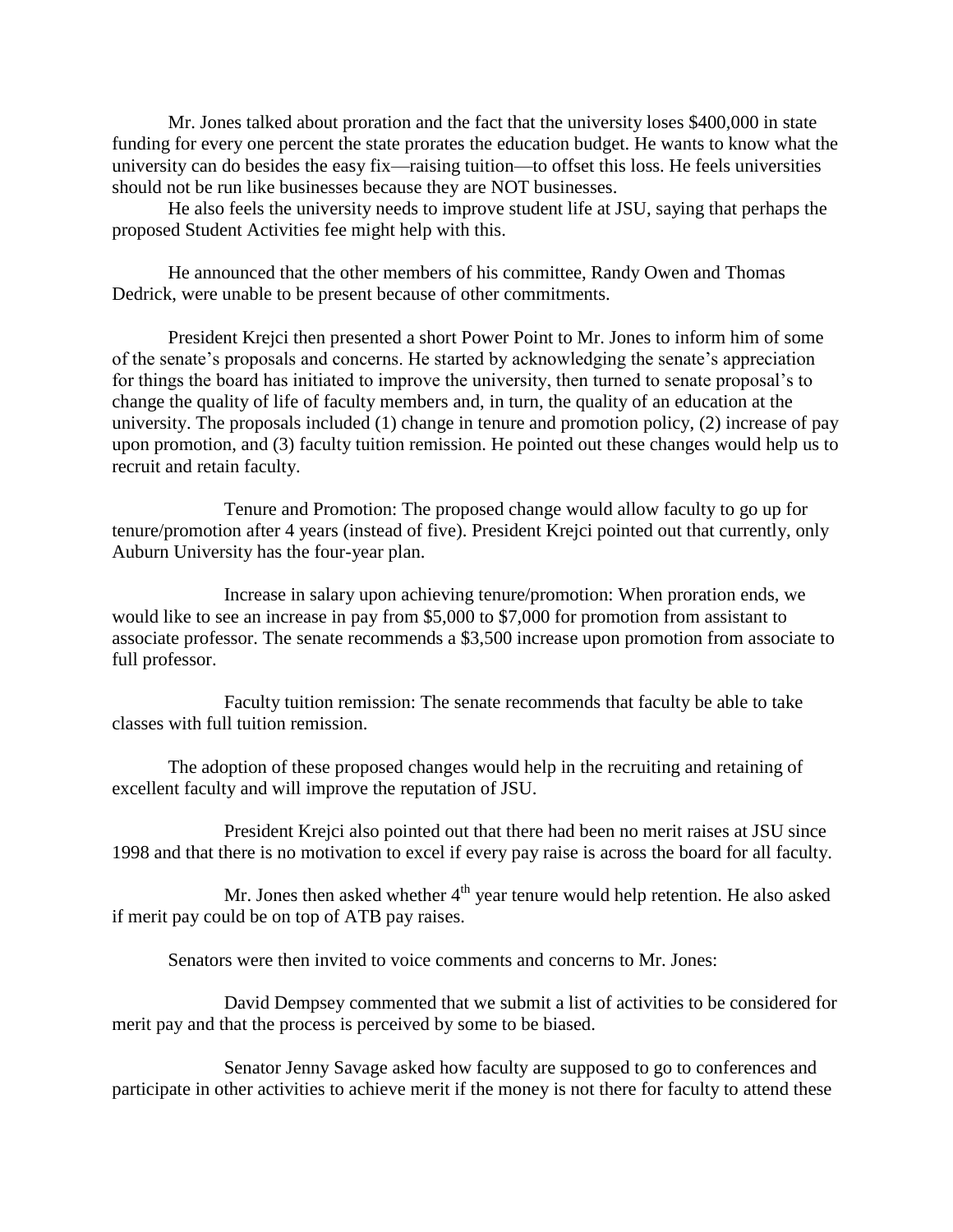activities. She also pointed out that we can't take students because there is no money for that, either.

President Krejci then asked the senators if their departments have brought potential faculty in for interviews, offered them positions, and been turned down because of (a) condition of university facilities, (b) salary (c) lag in advertising time (d) length of the hiring process/response time before a position is offered.

Jeffrey Hedrick commented that TV 24 is moving off campus and that the relationship between the station and the university has changed. Like everyone else, the stations has had cutbacks and does not provide as much media coverage of university events any more. He said we would need to replace them in some way once they move to Oxford.

Mr. Jones asked Jeffrey if there would be a possibility of acquiring a low transmitting television station.

Senator Heidi Dempsey made a comment about having to wait until the new fiscal year begins before departments are able to post announcements for positions to be filled while other schools are able to do this during the summer. This often makes the paperwork chain take too long.

Senator Paul Beezley said that the new department head in history only arrived six weeks before the fall semester began, not giving him much time to get ready for the fall semester.

Betty Morris said that she teaches nine classes a year and tried to find adjunct help, but adjunct pay is so low that the person she found wouldn't come, so the dean and department head added money from their budgets to give her some relief. Her comment was that the university does not pay adjuncts and graduate students enough to get quality instruction.

President Krejci said that people do not mind waiting for a job with good benefits, but that they will turn down those without such benefits.

Benjie Blair pointed out the graduate teaching assistants in biology only get \$500 a month plus their tuition.

Mrs. Jones again pointed out that the university is "broke" and asked how we can get money—student tuition, increased enrollment, etc.

President Krejci pointed out that higher education doesn't get its share of state funding and that we need lobbyists to speak on our behalf.

Mr. Jones said he would like the board to have more information on why hiring processes are so lengthy and that bureaucratic excuses would not be acceptable.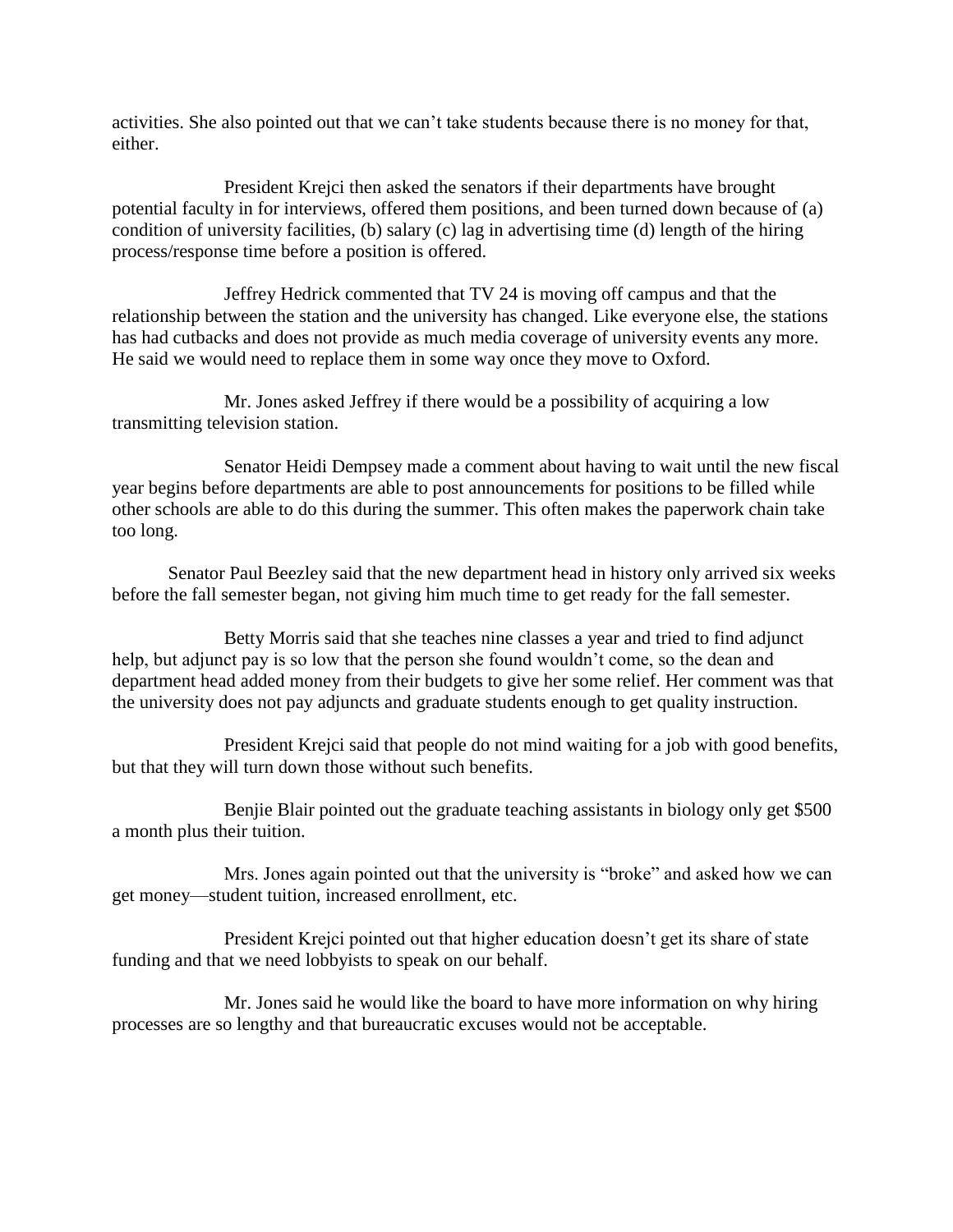Heidi Dempsey stated that as a faculty member, she probably could not do any more than she already does. The more students we have, the more work we have. Her recommendation is that we recruit higher-level students rather than lower-level students.

Dan Krejci suggested we might get high school test scores if we call or write the schools.

Mr. Jones said The Victoria should be used as a recruiting tool and that perhaps we should have events there for high school counselors.

Jeff Headrick said we should go electronic as much as possible. He pointed out that Banner has deficiencies concerning student registration that make advising more difficult than before.

Charlcie Pettway Vann (?) said that we need more women in leadership and suggested a mentoring program might help in retention of women.

Paul Beezley said that if a student is connected with someone, the student is more likely to come back but that we cannot keep growing the student population without faculty to teacher the students.

Heidi Dempsey stated that we are losing more students at the freshman level.

Paul Beezley said that at Appalachian State, they have a Freshman College that has worked well to retain freshmen. Central Arkansas has a residential program which includes dorms for specific majors.

Jenny Savage asked what we are doing about retaining traditional/nontraditional students.

Mr. Jones stated that the university needs to build pride by working together.

Paul Beezley suggested that we may need to wean ourselves from state funding.

Mr. Jones responded that we just raised 31 million dollars in a capital campaign and that we need to improve relationships getting our alumni to love JSU so much they want to give back.

Senator Ron Mellen asked if there was a way to get a resource person to help faculty to apply for larger grants.

Mr. Jones thanked the senate for inviting him to attend the meeting.

**IV. Old Business:** President Krejci had covered all the old business during his Power Point presentation, so we moved on to new business.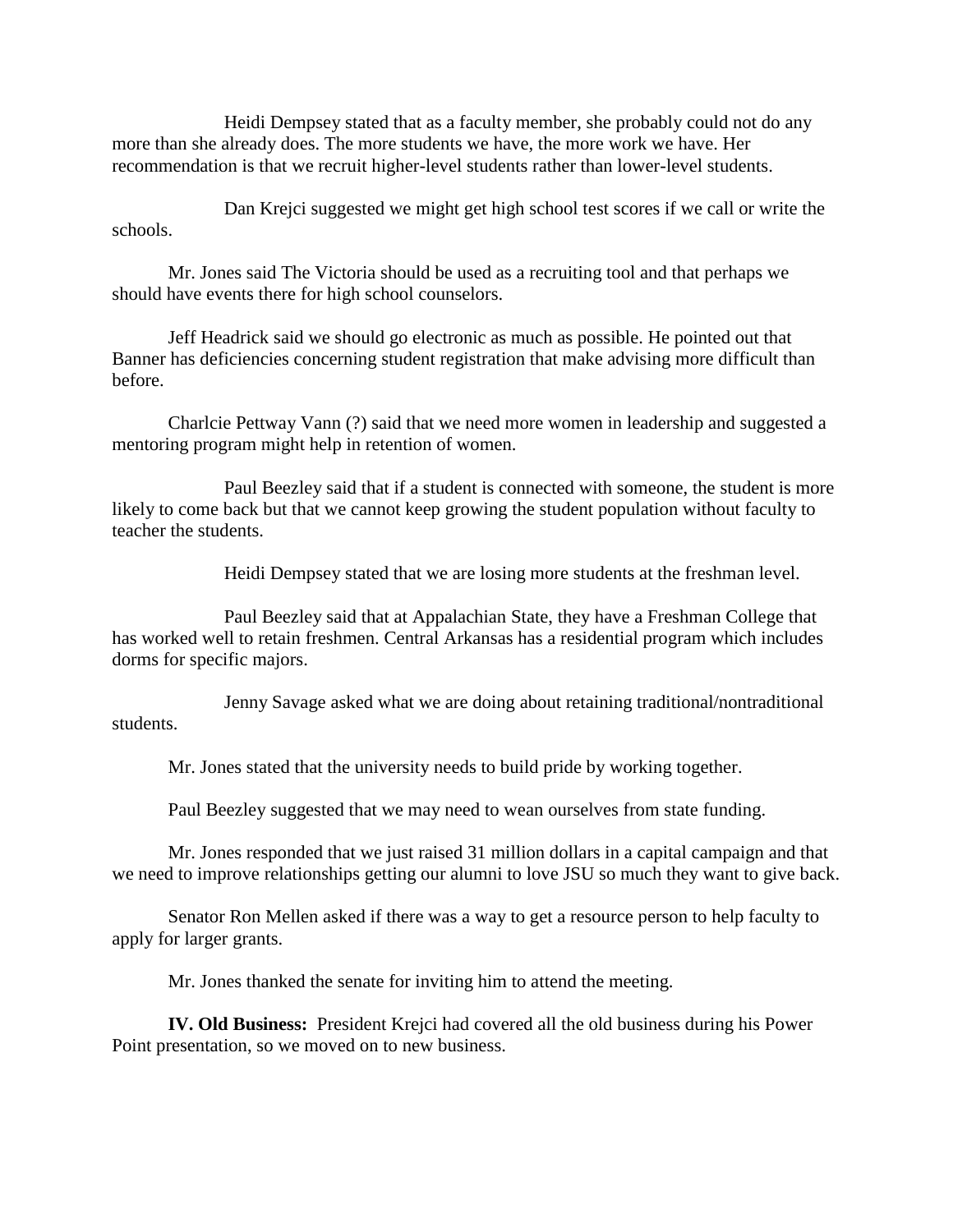**V. New Business:** Committee assignments have been made and are posted on the web site.

The following recommendations have been assigned to various committees:

- (1) New academic rank—Distinguished Instructor
- (2) Graduate Comprehensive examinations—Dr. Carr will talk to the council of deans and ask that the deadline be moved from September 18 to October 12.
- (3) Summer course load and (4) summer pay across colleges—an ad hoc committee of deans will meet to discuss these items on October 12. Dan will do a presentation on behalf of the senate.

(5) Recommendation for the creation of a Staff Council—The senate executive committee discussed this and determined that staff are not included in the Faculty Senate charter. Instead, the senate will recommend to Academic Council that such a body be created.

Betty Morris asked if the senate could meet an hour earlier since she has a 4:30 class.

President Krejci reminded senators that there would not be a December senate meeting because of final exams; he also said he would send an e-mail reminding senators of the November meeting.

David Dempsey asked why the campus bookstore does not keep enough textbooks for those on financial aid to purchase them when their checks come.

President Krejci explained that the bookstores normally only order a percentage of the totals they are given when faculty fill out textbook requests because there are multiple bookstores and online availability. He said we may not be able to do a course breakdown of students receiving financial aid to remedy the situation David referred to.

Paul Beezley stated that Cengage Publisher is going to start renting textbooks for 30% of list price, much in the way Netflix does movies.

There being no further new business, Paul Beezley moved that the meeting be adjourned. Gloria Horton seconded. The motion passed unanimously.

Respectfully submitted,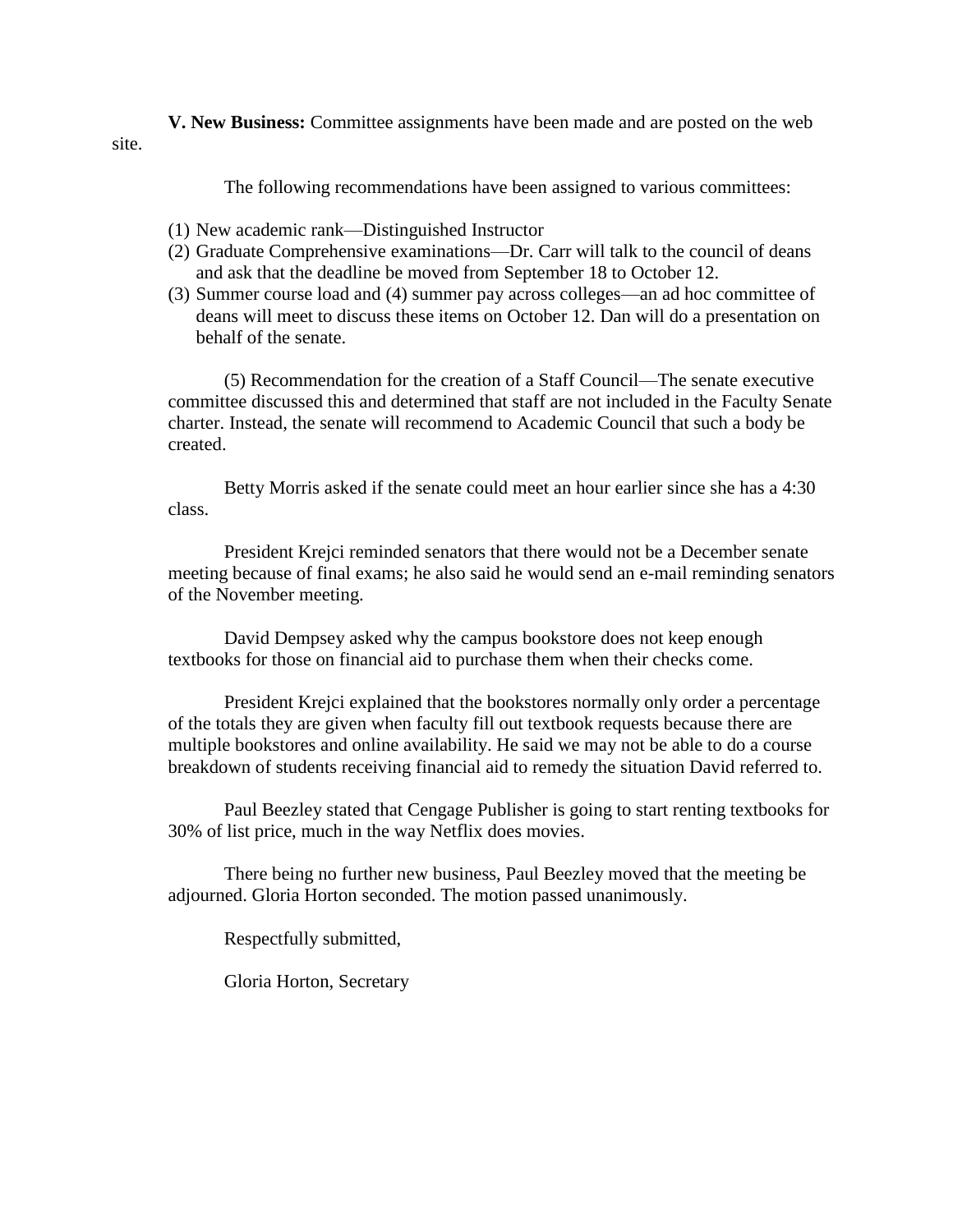## Faculty Senate Minutes November 9, 2009

**I. Call to Order** President Dan Krejci called the meeting to order. Paul Beezley moved that the minutes of the October meeting be approved as amended. The motion was seconded by Benjie Blair. The motion carried.

#### **Members Absent:** Misty Cobb, Mike Davis, Mark Hearn, Bill Lowe, Keith Lowe

**II. Special Guests** Lori Owens introduced Whitney Wood, who spearheads membership for ACHE. She addressed the funding problems that exist in the Education Trust Fund, stating that the sources of money for this fund—sales taxes, utility taxes, and other small taxes—are shrinking. The results for higher education include no salary increases, vacant positions, increases in costs of benefits, etc. The ETF has seen a 3l.7 % decrease in funding in the last 2 years. She went on to say that colleges and K-12 schools are fighting for a larger share of the funds and that colleges and universities have not received the 1/3 split of the funds that they have been getting in the past in several years. Because K-12 schools are getting a larger and larger percentage of these funds, Ms. Wood said that postsecondary schools need to get more involved. She suggested that faculty need to let their legislators know how they feel about cuts in funding being inequitable, saying that faculty will make more of an impression on legislators than lobbyists and university presidents will, who are always asking for money. K-12 educational programs such as AMSTI and ARA, which don't have full funding, are asking the legislature to increase their funding levels through taking funding away from colleges and universities.

Ms. Wood talked about some of the membership benefits of ACHE membership including, vision and dental insurance, good hotel rates, and a good liability policy. She pointed out that The Alabama Education Association liability policy "reserves the right not to represent you" and is often not going to represent higher education employees. She also announced that March 4, 2010, will be Higher Education Day in Montgomery and that we should encourage our students to go so that we can make sure we have a large representation there. She suggested that this would be a good educational field trip for us to take with our students, with free transportation and free lunch provided.

Dan Krejci commented that he has the liability insurance offer by ACHE and that it is good to know that he is covered. He also asked why no group was looking to other resources (such as lotteries, casinos, etc.) that other states use to help fund education in Alabama.

Ms. Wood replied that constitutional reform and an increase in our property taxes would help fund education better but that people in Alabama look at an increase in property tax as a "dirty word." Opponents have instilled fear of property taxes into their constituents. She commented that one of the candidates for governor, Ron Sparks, is pro-lottery; however, according to her, the lottery won't generate enough funds unless the structure of the state is changed. She ended her remarks with a quotation, "Nothing great was ever achieved without enthusiasm."

Lori Owens announced that copies of the ACHE cookbook could be purchased from her and encouraged faculty to attend the luncheon and info session when Gordon Stone would be on campus in November.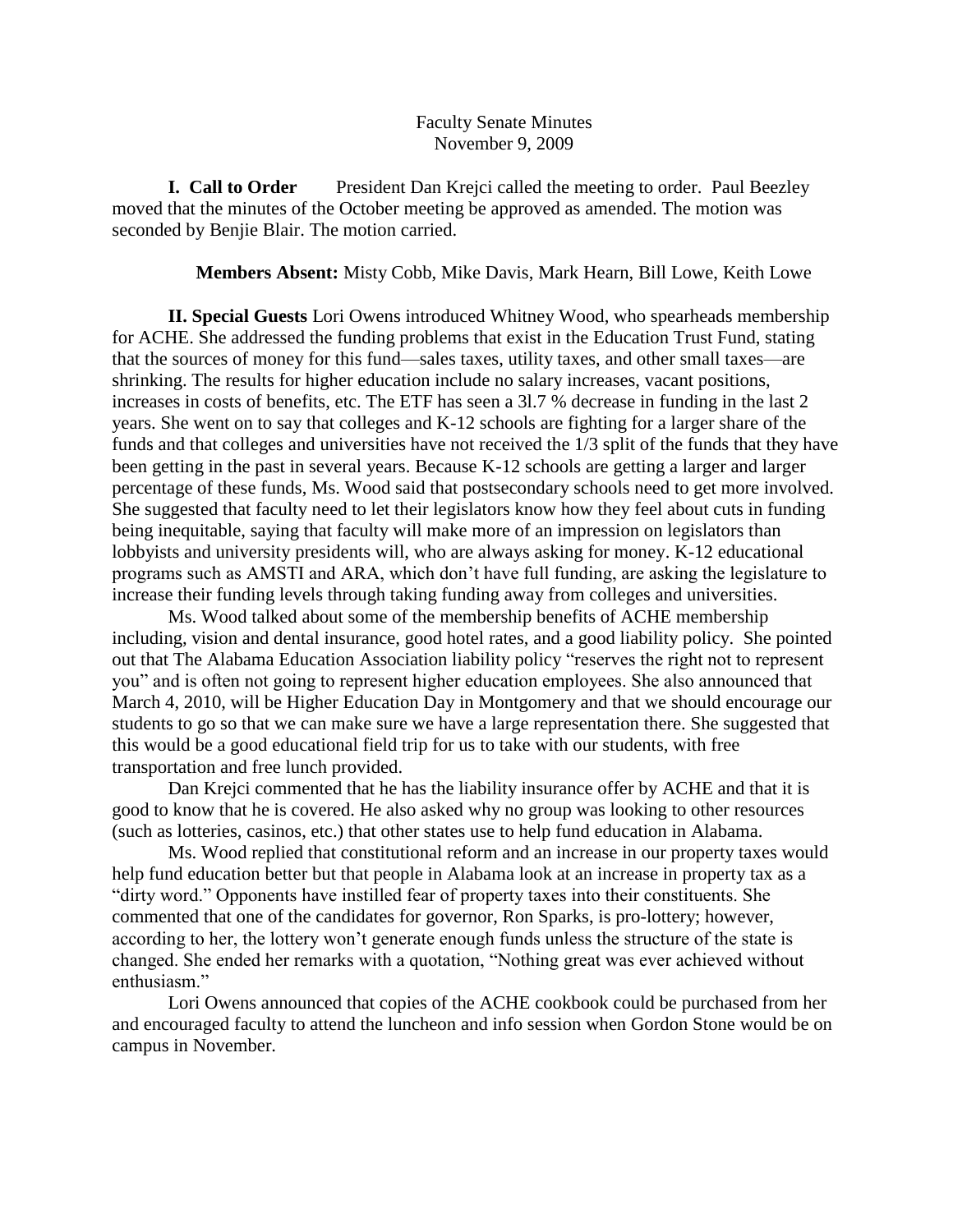## **III. Committee Reports**

| <b>Admissions and Scholarship Committee</b> | No Report   |
|---------------------------------------------|-------------|
| Elections                                   | No Report   |
| Honors                                      | No report   |
| Policies                                    | No Report   |
| Welfare                                     | Miriam Hill |

Miriam presented a Faculty Senate Recommendation concerning Attraction and Retention of Faculty: Promotion to Distinguished Instruction for discussion by the group. Referring to the phrase "minimum of 12 years" in the recommendation, Heidi Dempsey questioned why that number had been changed from the Welfare's Committee's verbiage of "15 to 20 years."

President Krejci responded that the executive committee had requested the change.

Paul Beezley commented that he thought the level of promotion set forth in this recommendation was not to be analogous with that of Distinguished Professor. To him, it seems that the rank is exalted without a very strenuous method of achievement.

Edwin Bellman suggested that there should be more steps to achieving this rank—maybe an intermediate step.

Heidi's issue was that the committee wrote the recommendation analogous to Distinguished Professor that very few would be able to achieve.

Curt Gladen commented that "If you [a professor] can go up for tenure at 6 years, why should an instructor wait 12 years?

Jimmy Griffin asked if we approved the recommendation today, would it go back to committee, and Heidi inquired what the pay increase would be.

President Krejci answered that if this is approved with us recommending the ranks but not be specific about salary, it will be more likely to pass.

Paul Beezley moved that we amend the time from 12 to 20 years and add an intermediate step at 10 years; Edwin Bellman seconded. The motion passed.

Paul asked that we ask the committee to write a proposal for senior instructor (the intermediate step) that would include the years at which one might apply.

## **IV. President's Report**

The president asked for a motion for the Faculty Senate not to meet in December. Benjie Blair made the motion; Jimmy Griffin seconded it. The motion carried unanimously.

#### **V. Old Business**

Tenure and Promotion Policy Changes: The recommendations are with the Dean's Council and are under discussion by that body at this time. The chair of the Academic Council has told them to act on this recommendation.

Distinguished Professor: This rank has been approved and should appear in the new revision to the Faculty Handbook.

Full-tuition waiver for Full-Time Faculty Resolution: Administrative Council will be given the Faculty Senate's responses to questions the council had posed so that the council can consider action on this resolution.

Increase in Academic Promotion Pay—Because we are in proration and will continue to be there in the immediate future, this recommendation may not be acted upon until later; however, it does have the support of the VPASA, so we should not let the issue die.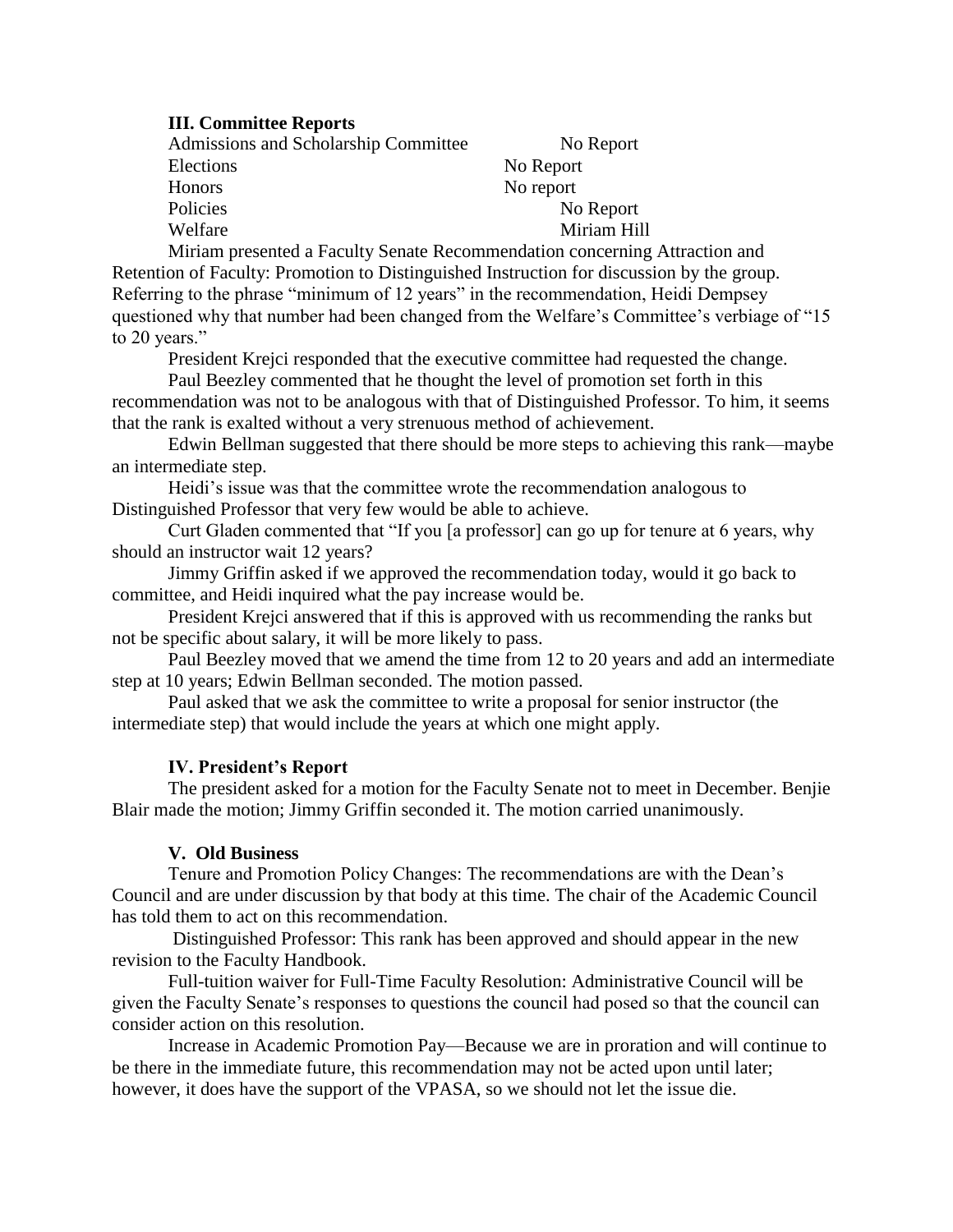Board of Trustees Academic Affairs Committee—The committee has requested a return visit to the Faculty Senate in spring 2010 so that more members of the committee may attend.

Book Vouchers—This is an issue that needs to be resolved as students with book vouchers often have to wait so long for the vouchers that when they receive them, there are no books to be purchased. The SGA and the senate should work together for a solution to this problem.

Short term/Summer Pay and Course Loads: Heidi Dempsey asked when the deans would make a decision about summer pay, saying that no one in her department wants to sign up to teach until they know whether they will be paid for teaching a second course in May. She also asked for guidance about how to do scheduling for the short terms.

Dan Krejci said that he knew Dean Hammett was all for teaching more than one course in a term, even in a four-week term.

### **VI. New Business**

Doug Gordon had comments on the parking situation on campus, saying that visitors are being given tickets if they come on campus and do not get a visitor's parking pass. He also complained that because they are not allowed to park close to the music building, some music students are having problems getting their instruments to class.

Allison McElroy, from Art, said that when artists are unloading their works, the University Police often want to give them tickets.

Randy Blades' comment was that the new parking changes have not been made smoothly.

Benjie Blair asked if there was a parking committee.

President Krejci reminded senators that we don't want to let minor issues (like parking) detract from our larger initiatives.

Jeff Hedrick said that the justification for all the changes seemed to be the shuttle and that its routes were always changing.

Bryant Whaley, SGA president, said that there will be changes in the red route.

Dan announced that he had invited a representative of AAUP to meet with the senate but that a scheduling conflict prohibited that.

Teresa Gardner asked that if faculty did join this organization, they be willing to serve. Marsha Zenanko said that they were told they only needed tenured people for officers,

and no one wanted to serve. If anyone is interested in joining, they should contact John Jones.

Randy Owen and Thomas Dedrick, from the Board of Trustees, want to visit the Faculty Senate in March.

The University Travel Grants committee will be sending out a call for proposals for travel grants. They will have less money than last year, so they may only have one selection meeting. Jordan Barkley chairs this committee.

There being no further business, Heidi Dempsey moved that we adjourn the meeting. Greg Pass seconded. The motion passed unanimously.

Respectfully Submitted,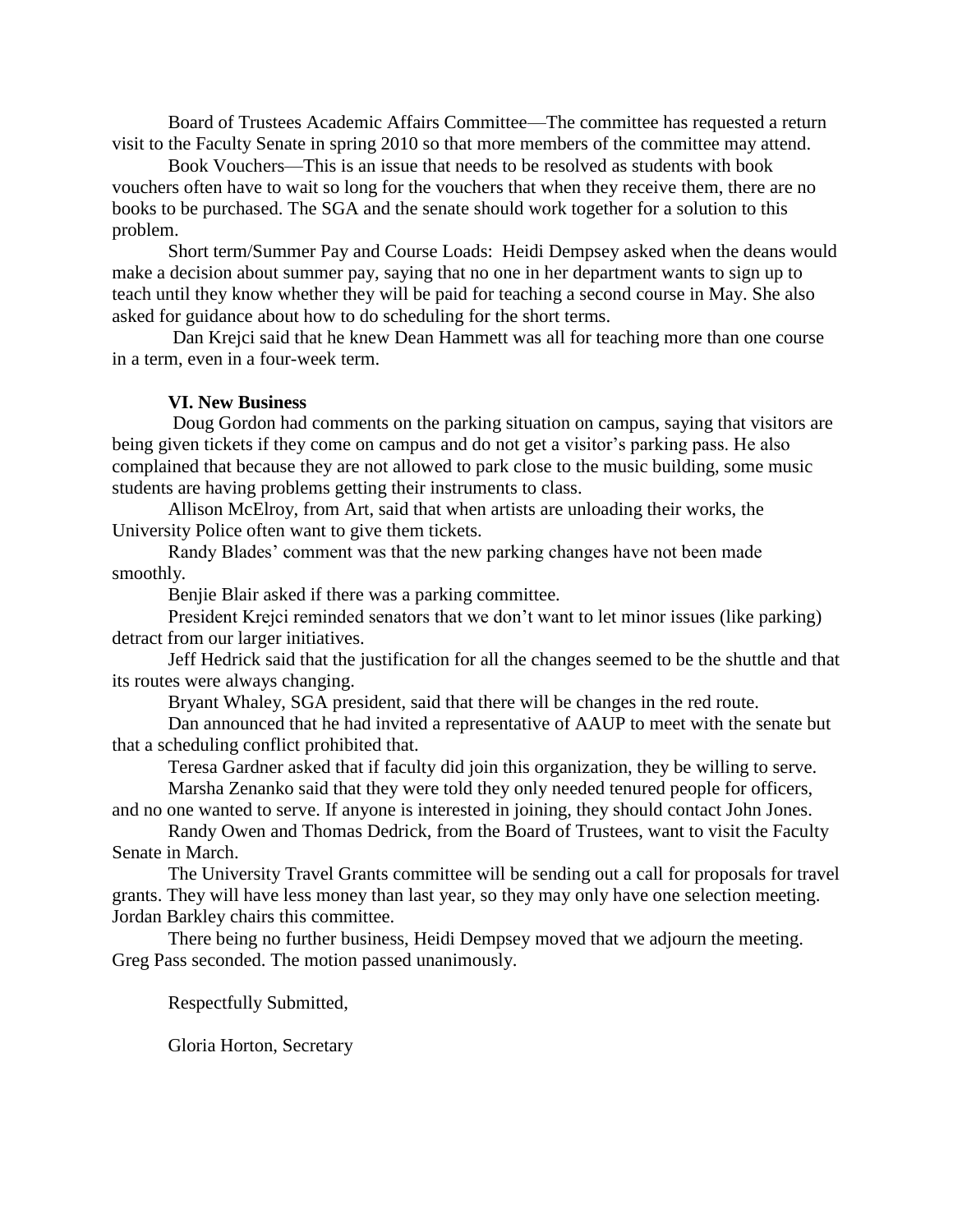#### [NO DECEMBER 2009 FACULTY SENATE MEETING]

Faculty Senate Minutes January 25, 2010

**I. Call to Order:** The meeting was called to order by Dan Krejci at 3:15 pm.

**Members Present:** Paul Beezley, Randy Blades, David Dempsey, Heidi Dempsey, Teresa Gardner, Gaus Alam (for Aaron Garrett), Douglas Gordon, Larry Gray, Jimmy Griffin, Jeffrey Hedrick, Miriam Hill, Gloria Horton, Dan Krejci, Ron Mellen, Betty Morris, Greg Pass, Tim Roberts, Jenny Savage, Kim Stevens, Charcie Vann.

**Members Absent:** Edwin Bellman, Benjie Blair, Misty Cobb, Kimberly Craven, Mike Davis, Curt Gladen, Mark Hearn, Bill Lowe, Keith Lowe, Allison McElroy, Bryant Whaley, Marsha Zenanko.

#### **II. Guest Speakers:**

Dr. Alicia Simmons, Director of the Office of Institutional Research and Assessment (OIRA) addressed several issues the senate had inquired about. From *JSU at a Glance*, she pointed out that spring enrollment for 2010 is 8,752, l less student than spring 2009.

She also reported on summer enrollment for 2009. Duplicated head count for the terms was up by 106, at 7,598. The unduplicated head count was down by about 200. Of those enrolled in summer terms, 1393 were seniors, and 766 were students who were working on a postbaccalaureate degree. From 2001-2002 until 2008-2009, according to the *8 Year Credit Hour Analysis* provided the senators by Dr. Simmons, credit hour production and overall student registrations are decreasing. For example, in 2001-2002, the total number of student registrations was 12,716; in 2008-2009, that number was 10,552. All this information is posted on the Institutional Advancement web site under "Reports." It can be broken down by colleges and by departments.

The Office of Institutional Research and Assessment conducted a summer 2008 Survey, and Dr. Simmons brought copies of that. Of the 576 respondents who attended summer school at JSU in 2008, the top two reasons for their attendance were "desire to graduate" (84.2%) and "complete degree faster" (72.4%). These same respondents suggested that the best ways to improve summer offerings were to "offer more courses that were full in spring and fall (51.7%) and "offer more courses that are required for my major" (67.8%).

Students also favored a payment plan.

Non-attendees also were polled (585). They agreed with attendances in their top reasons that they would attend; their main reasons for not attending were "I needed to work," "I could not afford it," and "I could enroll in summer classes at a less expensive institution."

Dr. Simmons said that the payment plan we now have in place seems to be alleviating dropping out to some degree.

Dr. Rebecca O. Turner, who attended with Dr. Simmons, urged senators to share the information they were given with their departments and to ask their students what they need during these terms.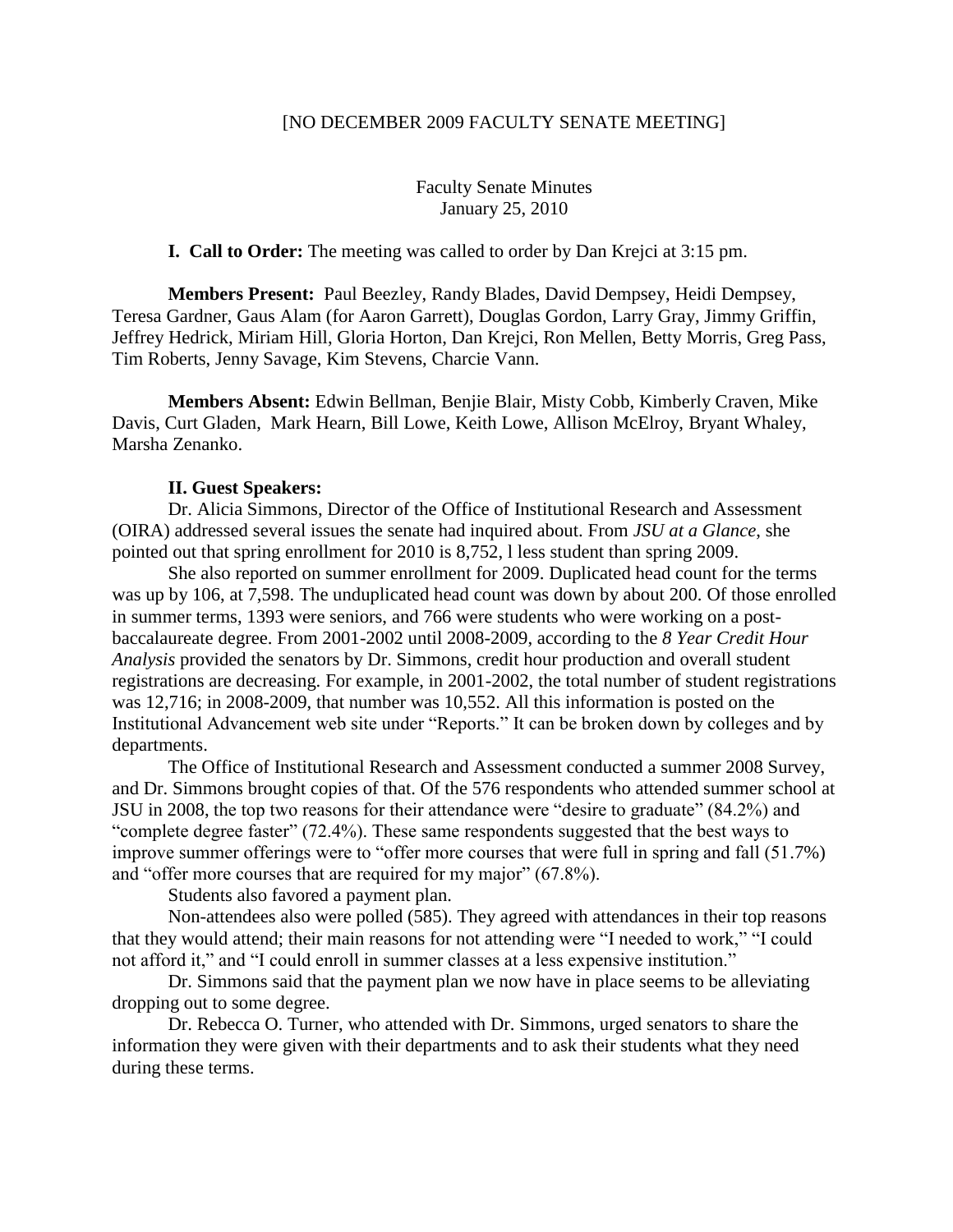David Dempsey asked if we could receive electronic copies of the documents handed out to disseminate to our faculty.

**III. Approval of Minutes**: Ron Mellen moved that the minutes for the November meeting be approved as amended. The motion was seconded. The motion passed unanimously.

#### **IV**. **Committee Reports:**

|        | Admissions and Scholarship                                                                                                                                                                                                    | Gloria Horton/Teresa Gardner                                                                  | Nο |
|--------|-------------------------------------------------------------------------------------------------------------------------------------------------------------------------------------------------------------------------------|-----------------------------------------------------------------------------------------------|----|
| Report |                                                                                                                                                                                                                               |                                                                                               |    |
|        | Elections                                                                                                                                                                                                                     | Paul Beezley                                                                                  |    |
|        |                                                                                                                                                                                                                               | If you are interested in holding a senate office for next year, please let Paul know. He will |    |
|        | . The contract of the contract of the contract of the contract of the contract of the contract of the contract of the contract of the contract of the contract of the contract of the contract of the contract of the contrac |                                                                                               |    |

also be notifying department heads about elections for senators whose terms are expiring.

Honors Betty Morris

The call for nominations for Emeriti Faculty has been sent out. The committee will soon start working on other honors awards.

Policies Larry Gray No

Report

## Welfare Miriam Hill/Kim Craven

Two recommendations, one on "Promotion to Distinguished Instructor" and a second on Promotion to Senior Instructor" had been revised by the committee and brought back to the floor for discussion. Two versions of the last paragraph were submitted to the senate for discussion, one a shorter, general paragraph and the other, a longer more specific paragraph. Paul Beezley began the discussion by saying that the longer version may be redundant because of the verbiage "will follow the process for other faculty promotions," which would delineate the information spelled out in the longer version. He also asked whether a dollar amount should be included in the wording of the recommendation.

Dan Krejci questioned whether we had made a recommendation for the raise amount when one goes from the rank of instructor to assistant professor on a tenure track. He said it is not specified in the Faculty Handbook that this raise is automatic.

He also asked the other senators if we should send the two recommendations separately or as a single document.

Paul Beezley thanked the committee for adding the senior instructor step and said he liked the idea of combining the two recommendations.

Miriam Hill wondered if we should give the administration a choice of including nontenure-track assistant professors in the reviewing process or not.

Heidi Dempsey said that what we should do would depend on which administrative body will be looking at this; the president of the senate responded that it would more than likely go to the Dean's Council for ultimate approval.

Jimmy Griffin moved that we combine the two recommendations. The motion was seconded by Paul Beezley. The motion passed unanimously.

Paul Beezley moved that we use the short version. Jimmy Griffin seconded. The motion passed unanimously.

David Dempsey asked if we would need to make it clear what ranks would review the applicants rather than leaving this general.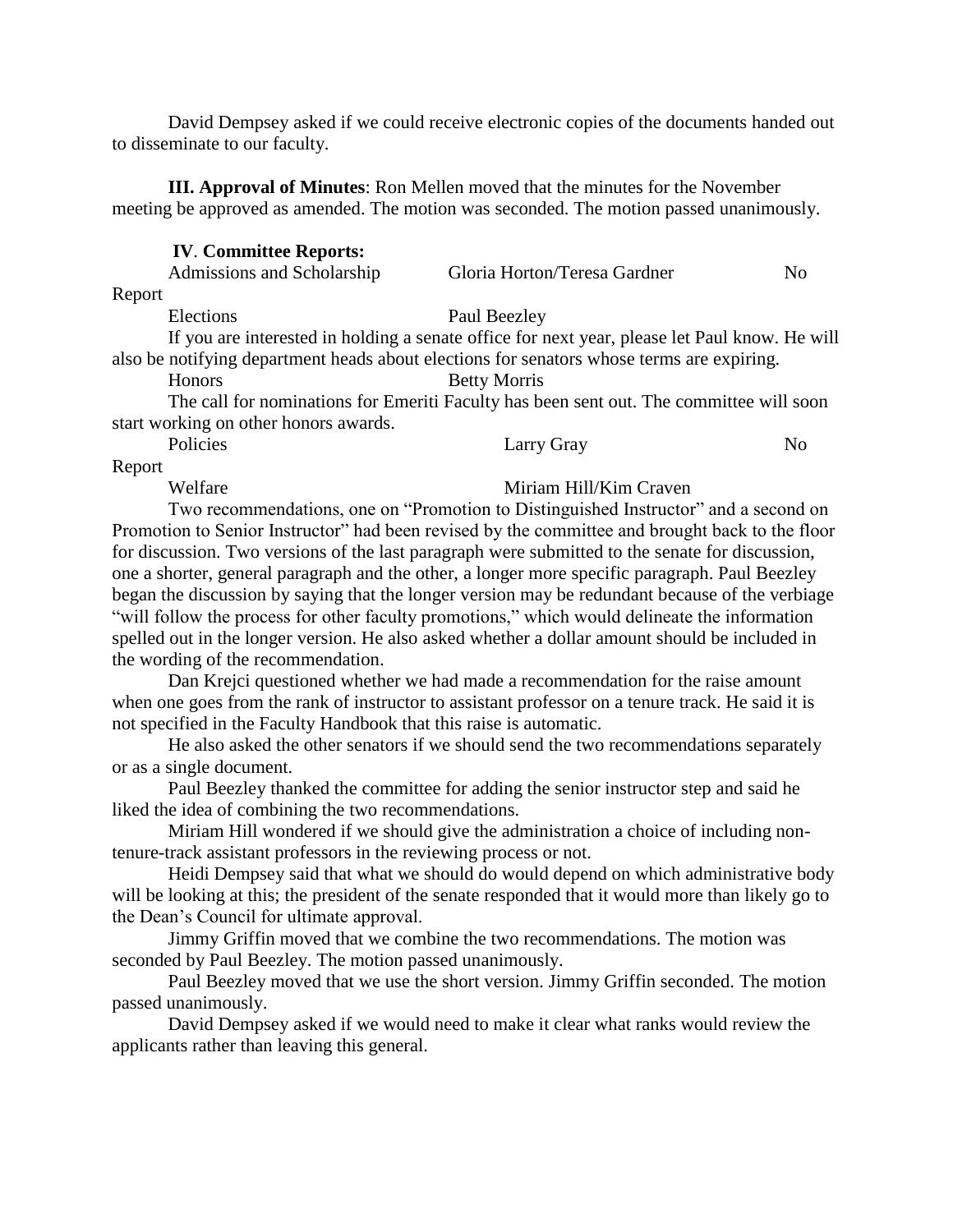After some discussion, Paul Beezley moved that we add "including review by all fulltime faculty at or above the rank being sought" to the sentence "The application process would follow the process for other faculty promotions." Jimmy Griffin seconded. The motion passed.

President's Report

President Krejci attended the Board of Trustees meeting and the Academic Affairs Committee prior to the full board meeting. His presentation informed the committee of senate issues that are still in the administrative process, including promotion and tenure, summer course loads and pay, and academic promotion/pay raises. He reported that the summer course load issue was to be brought up at the last Academic Council meeting but was pulled because it needs to go to the Deans' Council first. It should be on the agenda of the next Academic Council meeting.

He reminded the senators that the Academic Affairs Committee of the board will be at our March meeting. Jimmy Griffin suggested that at our February meeting, we set an agenda of topics to talk about with these trustees to ensure that the meeting doesn't turn into a gripe session as our last meeting with a member of this committee seemed to. His feeling was that gripe sessions are an inappropriate way to make ourselves heard by the board. Senate committees were asked to get presentations ready to present to the Academic Affairs Committee members at the March meeting.

At the Board of Trustees meeting, it was announced that the stadium "grand opening" will take place in September at our first home football game.

**V. Old Business:** Old business was covered in the president's report.

**VI. New Business:** Jeff Hedrick suggested that the university invest in better public relations, citing the ESPNU visit here on January 21 as a case in point. Even with \$1 admission and free pizza, the coliseum was still not full, and the camera crews had to make adjustments to make it look like students were there.

**VII. Announcements:** Kim Stevens announced that the One Can Campaign has been moved to February 11.

**VIII. Special Guest from AAUP:** The president introduced Dr. Larry Gerber, from Auburn University, who is chair of the American Association of University Professors committee on governance and a chief organizer for the organization in Alabama. Dr. Gerber told the senators that AAUP, founded in 1915, has two primary concerns: (1) academic freedom and establishment of tenure, the best means of preserving academic freedom; and (2) shared governance. John Dewey was the first president of AAUP. By 1940, AAUP, ACE, and AACU had tenure established. AAUP believes that the making of academic decisions, especially those pertaining to faculty, should be made with faculty input. AAUP has made its work defining roles of trustees, presidents, and faculty at universities. Dr. Gerber pointed out that, often, the role of faculty is undermined. Today, there are over 1,000,000 faculty in postsecondary education in the United States; only 27% of those are tenure-track. That number used to be much higher.

Mr. Gerber discussed the Supreme Court case *Garcetti v. Ceballos* ((2006) decision, which basically said that First Amendment rights do not apply to public employees. He said such decisions as this are the reason universities need to be a part of AAUP. To start a chapter, a university must have seven dues-paying members, bylaws, and officers.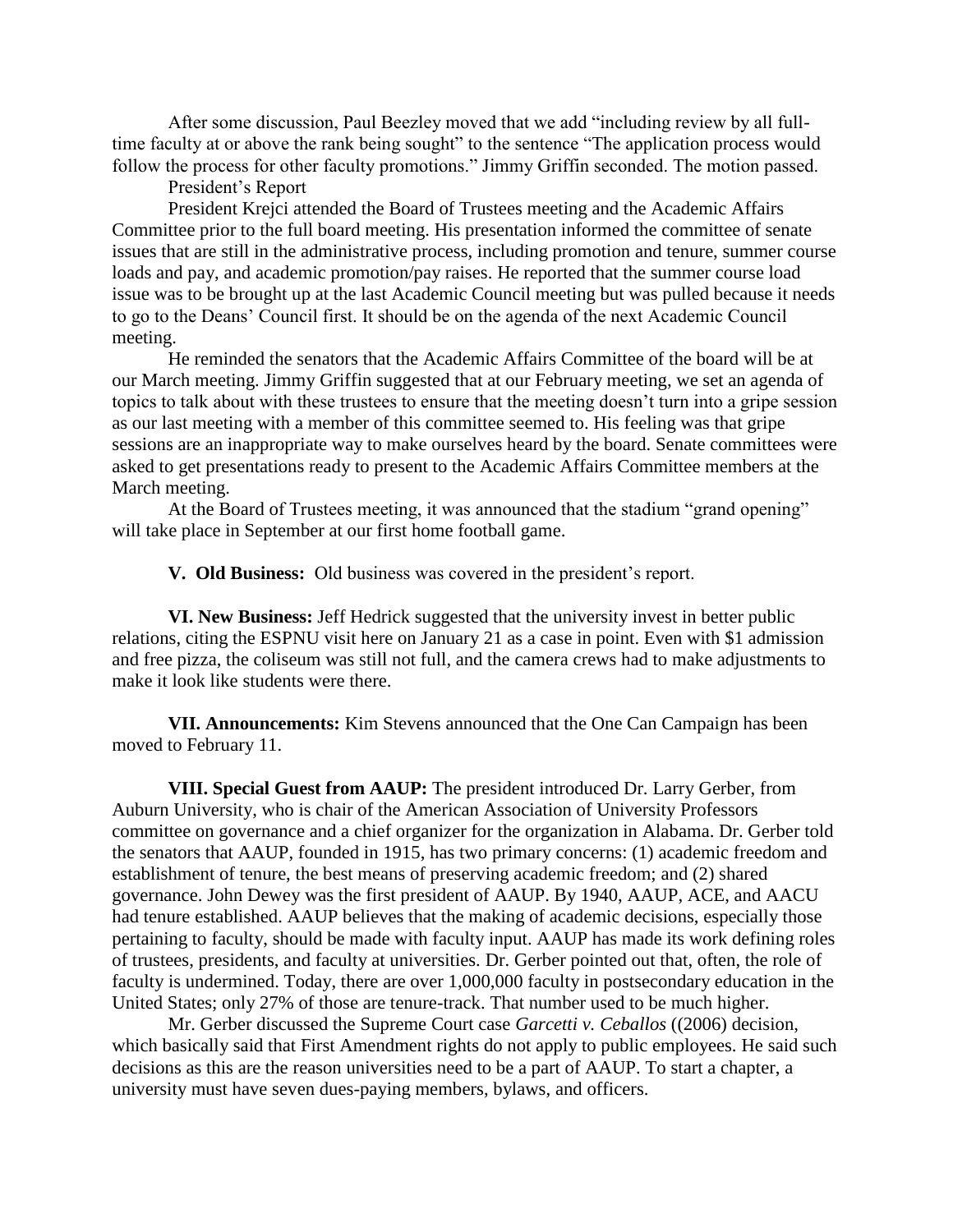Heidi Dempsey questioned if you have to have seven people physically in the same room at the same time to organize a chapter. Mr. Gerber's answer was there is no rule that says this.

He mentioned the journal of the AAUP, *Academe*, as a place to find information on the Garcetti decision and other important issues and problems of higher education.

After Dr. Gerber's presentation, he provided membership forms to interested senators.

**IX. Adjournment**: There being no further business, Paul Beezley moved that the meeting be adjourned. Greg Pass seconded the motion. The motion passed unanimously.

Respectfully submitted,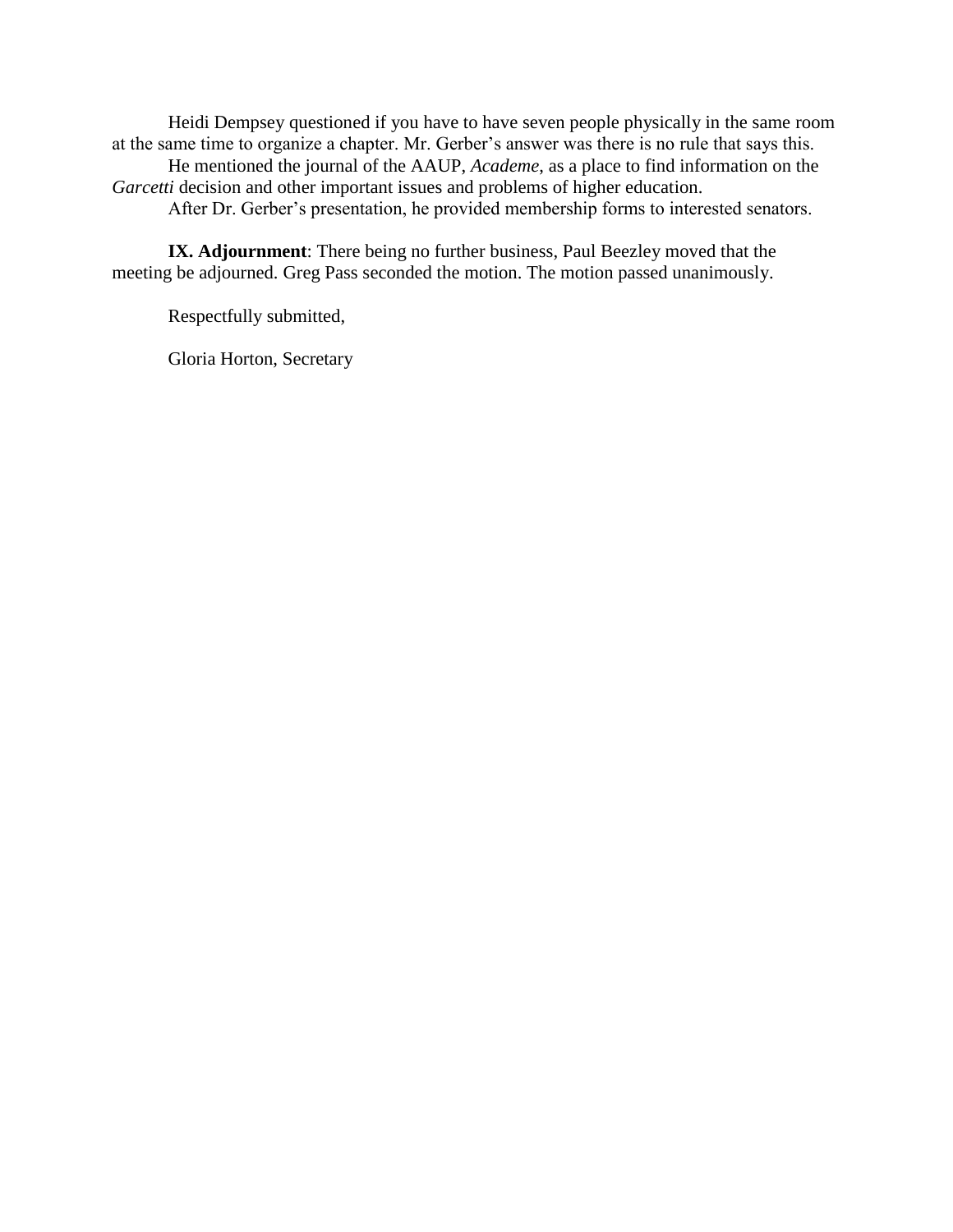## Faculty Senate Minutes February 8, 2010

 **I. Call to Order**: The meeting was called to order by Dan Krejci at 3:15 p.m. The minutes of the last meeting were approved as corrected. The motion was made by Ron Mellen and seconded by Benjie Blair. The motion passed.

 **Members Present:** Jimmy Griffin, Jenny Savage, Ron Mellen, Betty Morris, Benjie Blair, Miriam Hill, Mark Hearn, Kim Stevens, Randy Blades, Jeffrey Hedrick, Linda Mitchell (replacing Marsha Zenanko), Teresa Gardner, Doug Gordon, Bill Lowe, Tim Roberts, Larry Gray, Dan Krejci, Gloria Horton, Heidi Dempsey, Misty Cobb, David Dempsey, Paul Beezley, Mohammed Alam (for Aaron Garrett), Allison McElroy

 **Members Absent:** Edwin Bellman, Kimberly Craven, Keith Lowe, Charlcie Pettway Vann

**II. Guest Speakers:** Misty Cassell and Chelsea Pelletier spoke to the group on behalf of athletics. A new position, Coordinator of Student Support Services, filled by Janet White, will handle "at risk" athletes. The senators were given information about the Student Athlete Committee and some of its service projects. Ms. Cassell thanked the senators and their colleagues for doing the progress reports in the SAMS system, reporting that it was a good way to measure athletes' progress. Eleven of the sixteen athletic teams on campus averaged a 3.0 GPA or higher at last reporting. Ms. Pelletier asked senators to support the athletes by attending sporting events, saying that athletes were always excited when someone who taught them came to their games.

Heidi Dempsey commented to the guests that athletes need to be cleared with academic advisors before they meet with athletic advisors. When this doesn't happen, the athletes can encounter unnecessary problems with their courses.

| <b>III. Committee Reports:</b><br>Admissions and Scholarship | No report                                                                                                                                                                                                                                                                                                         |
|--------------------------------------------------------------|-------------------------------------------------------------------------------------------------------------------------------------------------------------------------------------------------------------------------------------------------------------------------------------------------------------------|
| Elections                                                    | We currently have one nominee for vice<br>president and secretary. We also need<br>nominees for historian. Departments who<br>have senators rotating off need to hold<br>elections by April 30. New senators will<br>begin terms in May. Others interested in<br>being nominated should let Paul Beezley<br>know. |
| Honors                                                       | Calls for nominees for awards will be going<br>out.                                                                                                                                                                                                                                                               |
| Policies                                                     | No report                                                                                                                                                                                                                                                                                                         |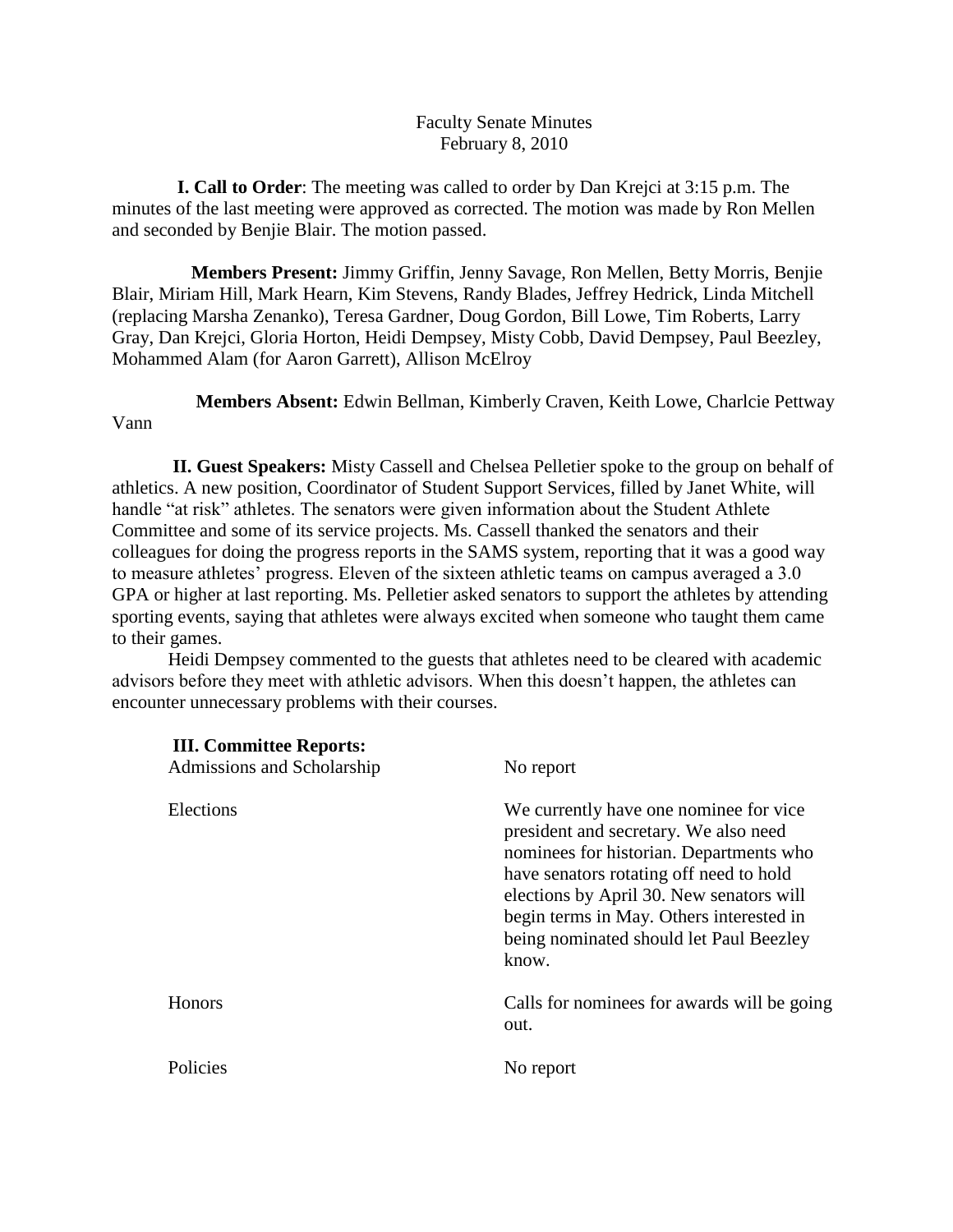Welfare Committee (See paragraphs following president's report)

**IV. President's report**: Summer pay should come up at the next Academic Council meeting. The graduate deans have already made their recommendations. We will probably be able to teach two courses in a six- or eight-week term but not in a four-week term. Dan will bring up the possibility of two courses in the shorter term at the next Academic Council meeting.

Jimmy Griffin asked if we could teach in one four-week and one six-week term and asked what our recourse would be. Dan said we have already sent the recommendations and that our recourse at this time is to wait to see what actions are taken.

Teresa Gardner pointed out that it is harder to teach two courses in a four-week term in a lecture format; however, hybrid courses are not as hard.

Dan responded that when he sees the recommendation from the AC, he will argue that how many courses we teach in a term should be faculty choice.

Heidi said that if we can't offer certain courses in the short term, even if it means faculty members teaching more than one course, some students will not be able to graduate.

**IV. Old Business:** After the president's report, Miriam Hill, chair of the Welfare Committee led the discussion on issues to present at our March meeting with Board of Trustees members present. The four areas that affect faculty are promotion and tenure, salary issues, institutional support for faculty, and university policies and procedures pertaining to faculty.

Misty Cobb said she would like to see faculty get recognition for teaching distance learning courses. She asked whether departments were actually paying the stipend faculty were to receive for teaching the courses.

Benjie Blair said that DE course instructors are not getting the extra pay after the first time that they teach the course in his department, even though teaching in a classroom is easier than teaching online.

Misty Cobb said that the board doesn't seem to understand exactly how DE works.

Heidi Dempsey asked where does the extra money that students pay for taking a course online go.

Misty responded that it went into the General Fund.

Jimmy Griffin suggested that our meeting with board members would not be the place to address this particular problem.

**Promotion and Tenure Issues**: Early application for P and T; New Ranks (Distinguished Professor, Senior Instructor, Distinguished Instructor)

On the promotion and tenure issues, Jimmy Griffin asked if what we wanted was for the board members to be aware of these issues and that we have made recommendations about them.

Miriam said that we should let the board know that these are issues we are really concerned about and that we hope they will react favorably to these recommendations as they come to them.

**Salary Issues**: Promotion and tenure pay increases; salary compression raises; increase in adjunct pay; salary issues for the short terms; GA stipend increases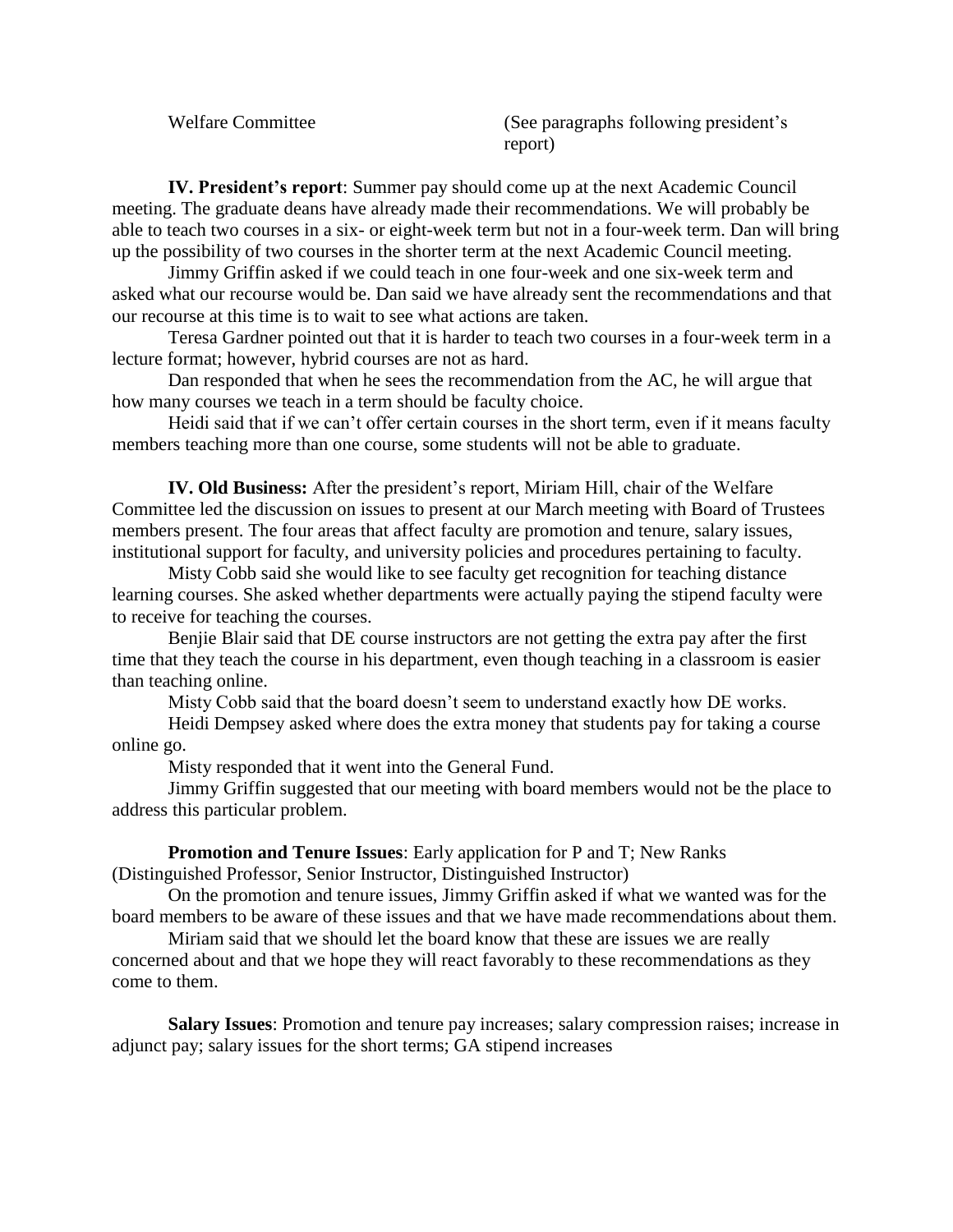Paul Beezley said there would be no headway made on salary issues this year because of the economy but that we should let the board members know that these issues will be there when the economy gets better.

Benjie Blair stated that labs only generate one credit hour but that labs in the sciences take twice the prep time of a lecture. If more GAs could be hired for labs, faculty would be free to do research and other projects.

Jimmy Griffin said that maybe we need to rank the discussion points for the board members into information items and action issues, being careful to choose only items that are appropriate for discussion with these board members.

Dan Krejci advocated a presentation that is clear and concise if we are to get what we want out of the meeting.

Heidi Dempsey suggested a handout to elucidate our concerns on the issues.

David Dempsey added to this, saying we need to expand the information on the topics outlined for presentation by the Welfare Committee.

Ron Mellen said he liked the idea of talking points.

Teresa Gardner suggested that we give the board members the talking points and follow up with our discussion of them.

Heidi Dempsey said she would like to ask the board members about our having a grants office.

David Dempsey asked if we could add other issues, for example, the current policy for academic warning and probation. He said we need to have a better intervention system than we currently do; the setup of this system is hurting our retention.

Miriam Hill asked if we needed an ad hoc committee to look at other possible issues. The committee will be Paul Beezley (Chair), Jimmy Griffin, David Dempsey, Miriam Hill, Misty Cobb, and Teresa Gardner.

Heidi Dempsey suggested that we use compliance with the strategic plan as a header to voice the "trust" issue with the board.

Dan asked that we send feedback on issues to Miriam or Paul as the committee works on the talking points.

#### **V. New Business**

David Dempsey wondered if there should be some differential in pay for adjuncts with an MA or MS and those with a PhD.

Misty Cobb suggested establishing an award for Distinguished Online Faculty. She will write up her suggestion and send it to the Honors Committee.

Jeff Hedrick asked if there was any way Academic Warning and Academic Probation notices can be put into Banner for advisors when students are put into these statuses.

#### **VI. Announcements:**

Kim Stevens announced that the senate web site has been migrated into the new JSU format. She also announced that the One Can drive had been moved to February 11.

The Arts and Sciences Student Symposium will take place on February 16 and 17 on the eleventh floor of Houston Cole Library.

Dan announced the Visual Arts Society's Creole Dinner on February 18 in the Gamecock Room.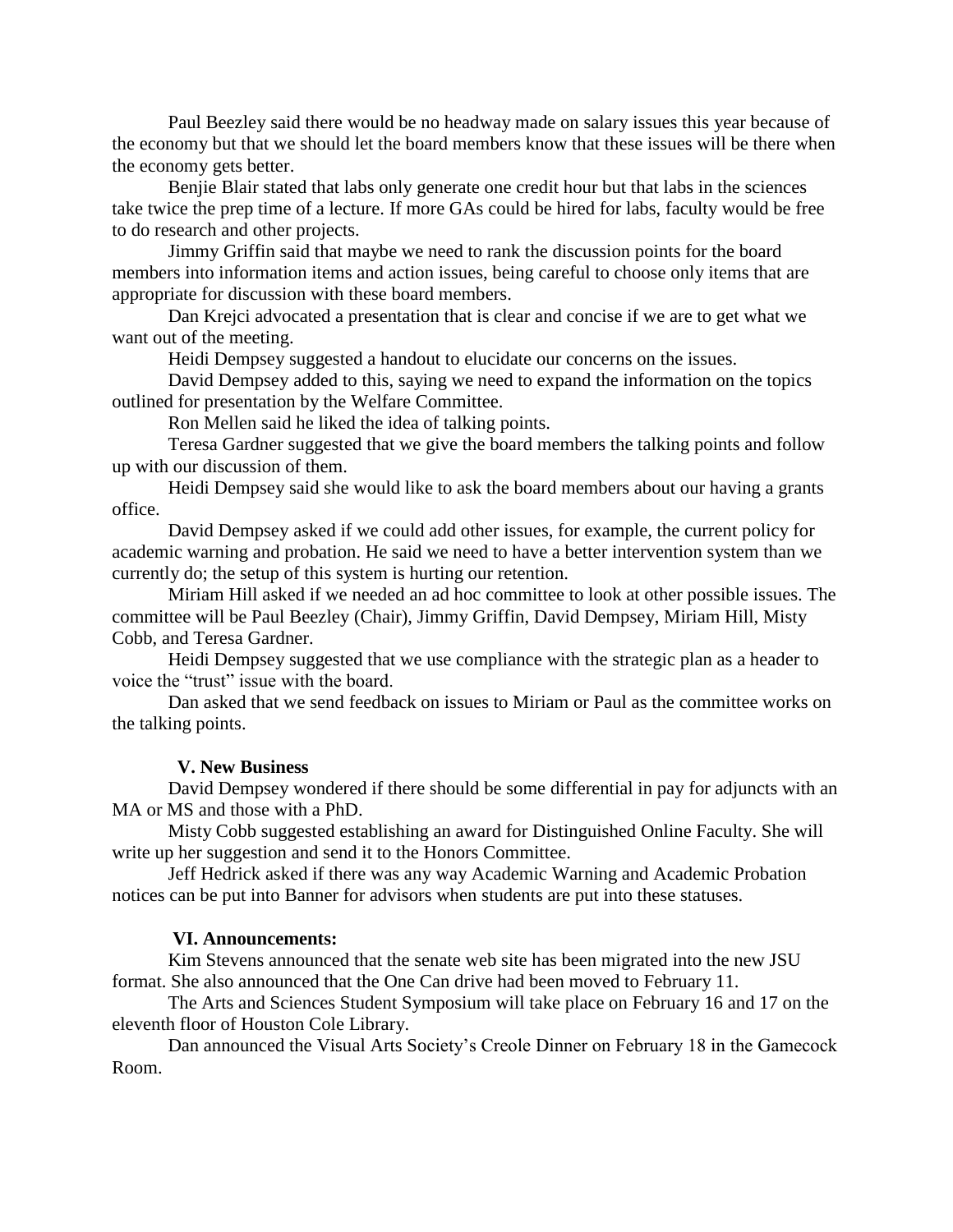## **VII. Adjournment**

There being no further business, Paul Beezley moved that the meeting be adjourned. Miriam Hill seconded. The motion passed.

Respectfully submitted,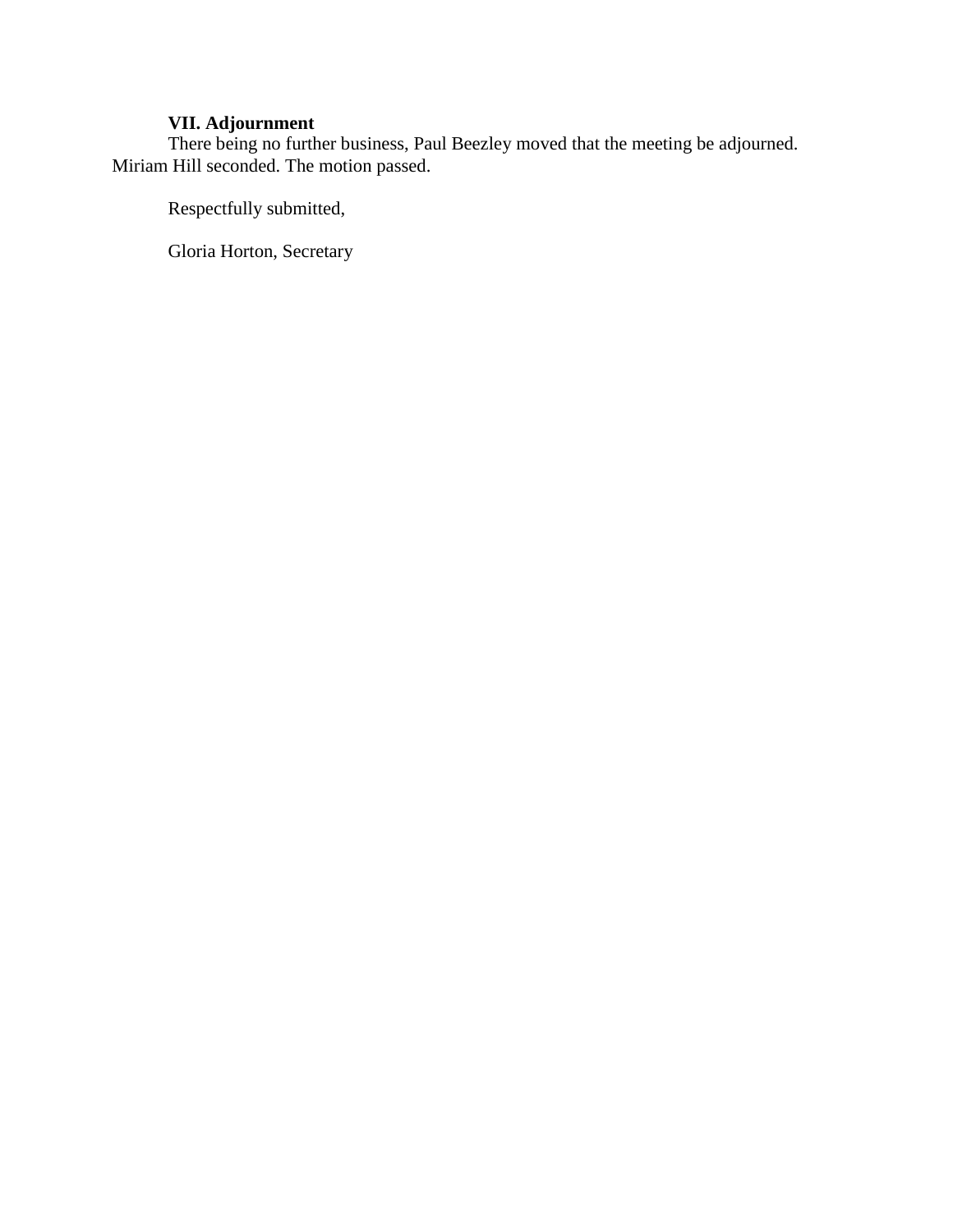## Faculty Senate Minutes March 8, 2010

I. **Call to Order**: President Dan Krejci called the meeting to order at 3:15 p.m.

 **Members Present**: Paul Beezley, Benjie Blair, Misty Cobb, David Dempsey, Heidi Dempsey, Teresa Gardner, Mohammed Alam, Doug Gordon, Larry Gray, Mark Hearn, Jeffrey Hedrick, Miriam Hill, Gloria Horton, Dan Krejci, Keith Lowe, Allison McElroy, Linda Mitchell, Betty Morris, Greg Pass, Tim Roberts, Jenny Savage, Kim Stevens, Charlcie Pettway Vann

 **Members Absent**: Edwin Bellman, Randy Blades, Kimberly Craven, Mike Davis, Curt Gladen, Jimmy Griffin, Bill Lowe, Ron Mellen, Bryant Whaley

II. **Approval of Minutes**: The minutes of the February meeting were approved as corrected.

## III. **Committee Reports**:

Admissions and Scholarship: Gloria Horton announced that the committee will meet soon.

Elections: Paul Beezley reminded senators whose terms are expiring to get their department heads to hold elections. He said there are already candidates for vice president and secretary.

Honors: Betty Morris shared the committee's recommendations based on Misty Cobb's letter asked for several awards for Distance Education faculty. She suggested taking the recommendations to our departments. Action on this matter was tabled upon a motion to do so by Betty; the motion was seconded by Gloria Horton.

> Policies: Larry Gray had no report. Welfare: Miriam Hill had no report.

IV. **President's Report:** The topics of summer course load and summer pay will come up at the Deans' meeting on Wednesday. Our getting at least part of what we asked for looks hopeful. The designation of Distinguished Professor has been approved and will now need to go into the Faculty Handbook. The recommendations for Distinguished Instructor and Senior Instructor will be presented to the deans at the Wednesday meeting.

 V**. New Business**: A Faculty Reunion has been proposed for September 11, 2010. Dr. Rebecca Turner asked the senate how we could make this event successful for those who are working here now and for those who have retired from JSU.

At this point in the meeting, Mr. Randy Jones, a member of the Board of Trustees, was introduced to the group, and Dan turned the meeting over to Paul Beezley, who would address our concerns and lead our discussion with Mr. Jones.

Mr. Jones began his comments by saying that Jacksonville State University has a "gold standard" of accreditation, complimenting the faculty on their role in achieving so many accredited programs for the university.

Paul pointed out that the main concerns of faculty were those dealing with promotion and tenure, institutional support, infrastructure, and quality-of-life issues.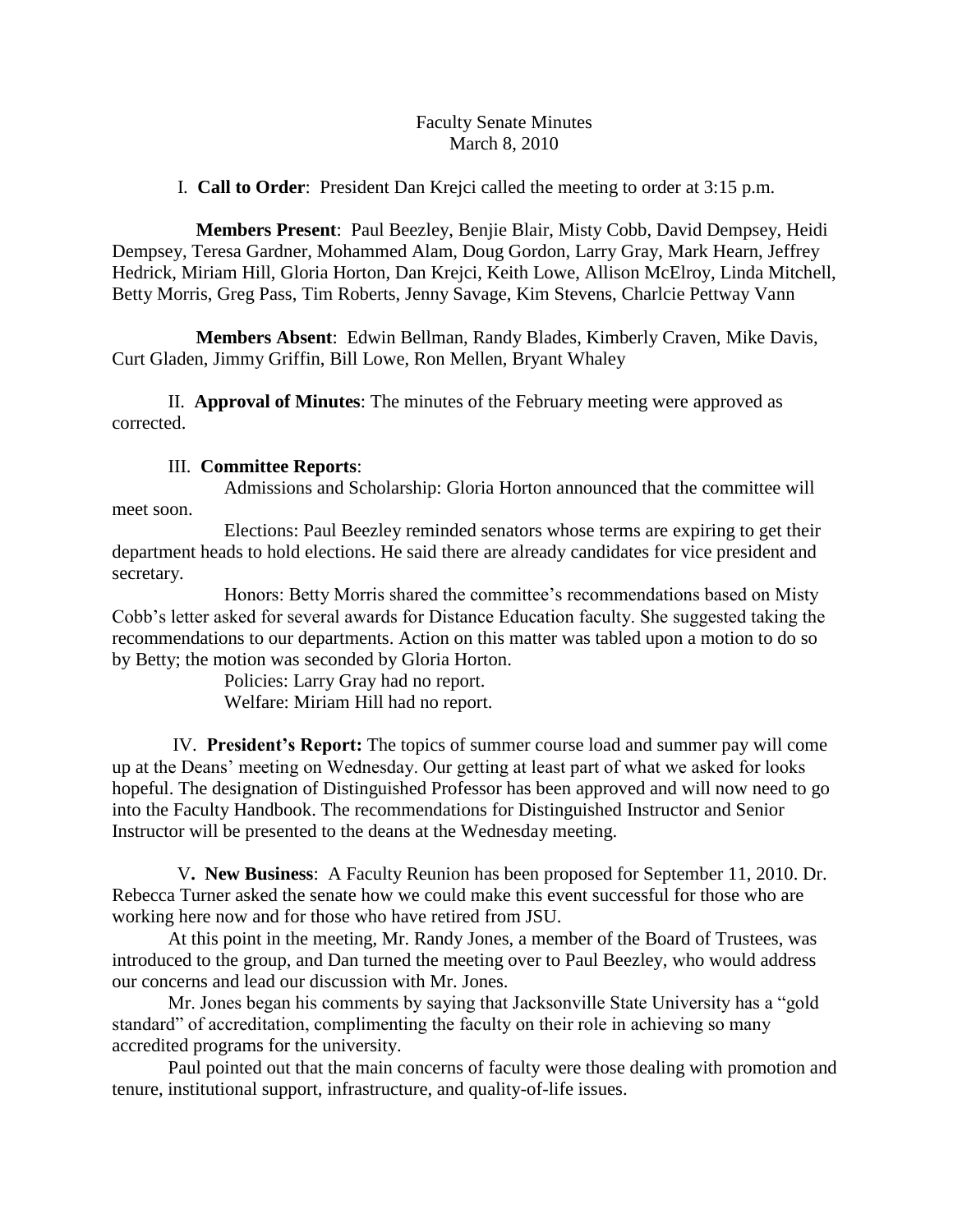Some of these issues are already working their way through the system, such as accelerated promotion and tenure, according to Mr. Jones. He mentioned that institutional support—looking for grants, money for conferences, etc.—was brought up at the last board of trustees meeting and is "on his front burner." He strongly supports being able to take more students to these conferences without faculty having to pay the students' expenses.

Dr. Turner said that we have regularly supported student travel. The problem may be that faculty do not know how to ask for this support. She suggested this concern should be able to be handled internally.

The next concern—that of full tuition remission for faculty who are taking courses at JSU—was commented on by Miriam Hill. She said that because disciplines are so interactive that it is nice to be able to take courses across the disciplines. This issue was brought up before Administrative Council last year, and a tuition remission policy has been approved.

Heidi Dempsey commented on the requirement for a certain GPA before complete tuition remission can be awarded, saying that having to prove our ability to make an "A" did not seem right.

Dr. Turner pointed out that all employees must be treated equally on this issue.

Mr. Jones said faculty taking classes seems a logical idea.

Another concern raised was that graduate assistants and other student assistants are paid so little that we can't recruit them to do graduate work her as well as we need to.

Mr. Jones responded that the BOT is discussing the issue of adjunct pay at this time. Benjie Blair pointed out that in some departments, such as biology, securing an increase in graduate assistant pay would be more important than an increase in adjunct pay. The cost of a graduate assistant is roughly \$21,000 at year (that includes tuition). The biology department currently has 15 GAs.

Dr. Turner said the hard dollar cost for those students would be around \$100,000.

Turning to the concerns about infrastructure, Paul pointed out that the Ramona Wood annex is not being built and that both Education and Nursing have outgrown their facilities. He said these schools deserve better facilities, especially since they bring the most students to campus. He said a \$200,000 renovation is just a "band-aid."

Mr. Jones pointed out that Distance Education is on the forefront and that it, too, needs support.

Among the quality-of-life issues addressed was the streamlining of the hiring process. Part of the problem, it was agreed, is federal law. Another problem is advertising for jobs being contingent on funding.

Mr. Jones said that the hiring process is an internal administrative issue.

Another concern brought before Mr. Jones was that, currently, the Board of Trustees is not evaluated by the university faculty; nor are other administrators of the university.

Den Krejci stated that the visits to the senate by Mr. Jones have helped to bridge a gap between faculty and the board.

Jeff Hedrick voiced his concern about the freshman retention rate now that there are mandatory requirements for meal tickets and residency.

Paul Beezley stated that the perception is that the BOT sees the faculty and students as a means to help JSU compete with Troy and that the board, in the past, has done what it wanted to without listening to our thoughts.

Dan Krejci pointed out the board is centering more on academics now.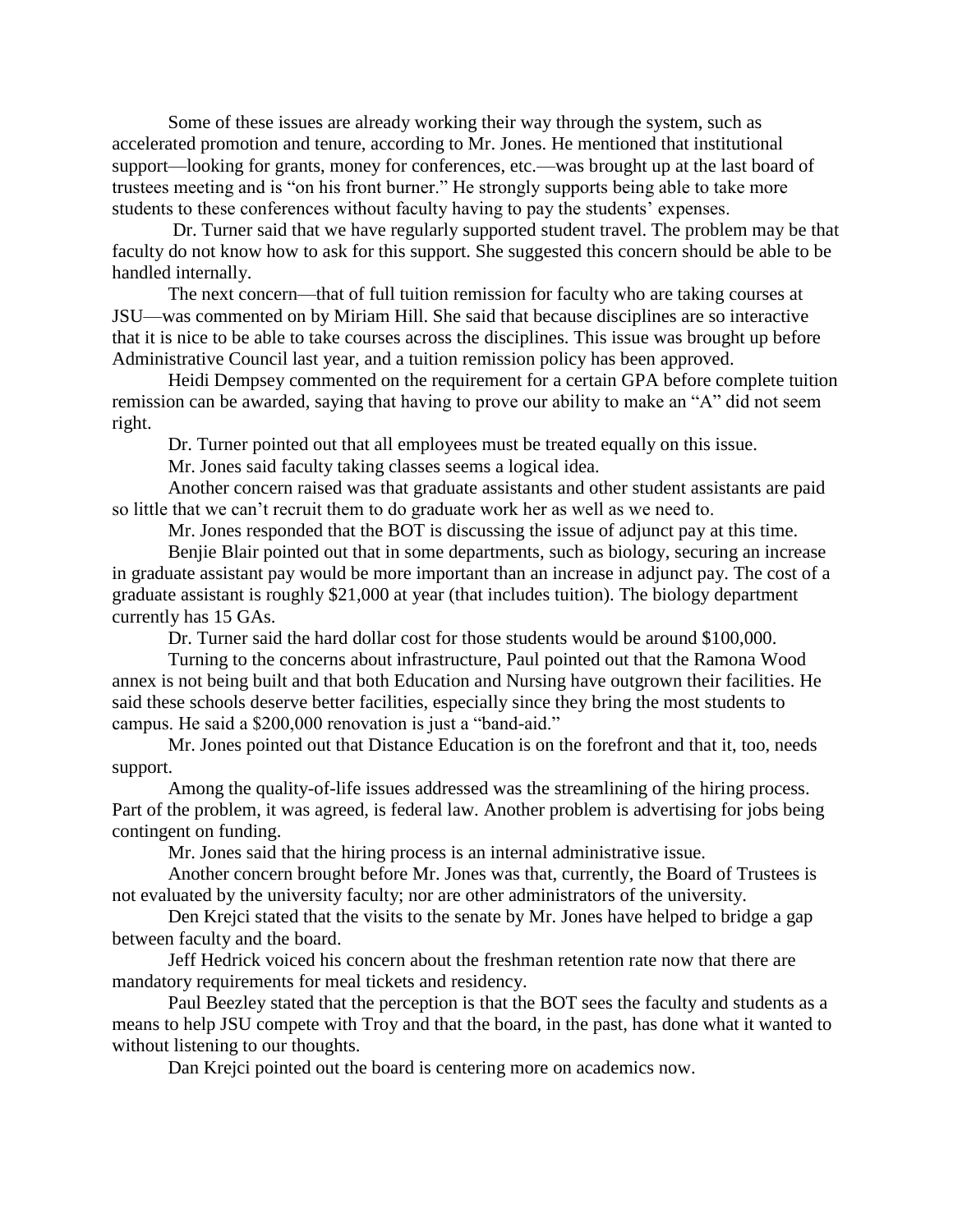Dr. Turner said that the Academic Committee (of which Mr. Jones is a member) was only added to the board after she became Vice President of Academic and Student Affairs at the university.

Mr. Jones' hope is that we will soon say the board is "connected" to our university's needs. His take on faculty concerns this:

1. Send me better students.

2. Pay me more money.

The next issue was how to develop better retention. Right now, the ACT score is the thing mostly closely related to which students stay here. Charlcie Vann said we need to focus more on the retention/recruitment of Latino and African-American students.

Heidi Dempsey said more needs to be done to flag students who are failing sooner. Jeff Hedrick said that parking and buses are also negatives to our students.

Misty Cobb said we shouldn't overlook distance education as a recruitment tool.

Paul pointed out the greatest drop-off in student numbers seems to be between the freshman and sophomore year.

Gloria Horton said that the Admissions and Scholarship Committee will look at probation/warning.

Dr. Turner said that the required orientation and the residency requirement, as well as scholarships for higher performing ACT students, will soon reveal a shift in the composition of our freshman classes.

Mr. Jones briefly spoke about the new Board of Visitors that has been started to raise money for the university, saying that the area of relationships is one in which we have been "missing the boat."

There being no further business, Jenny Savage moved for adjournment, and Teresa Gardner seconded the motion. The motion passed.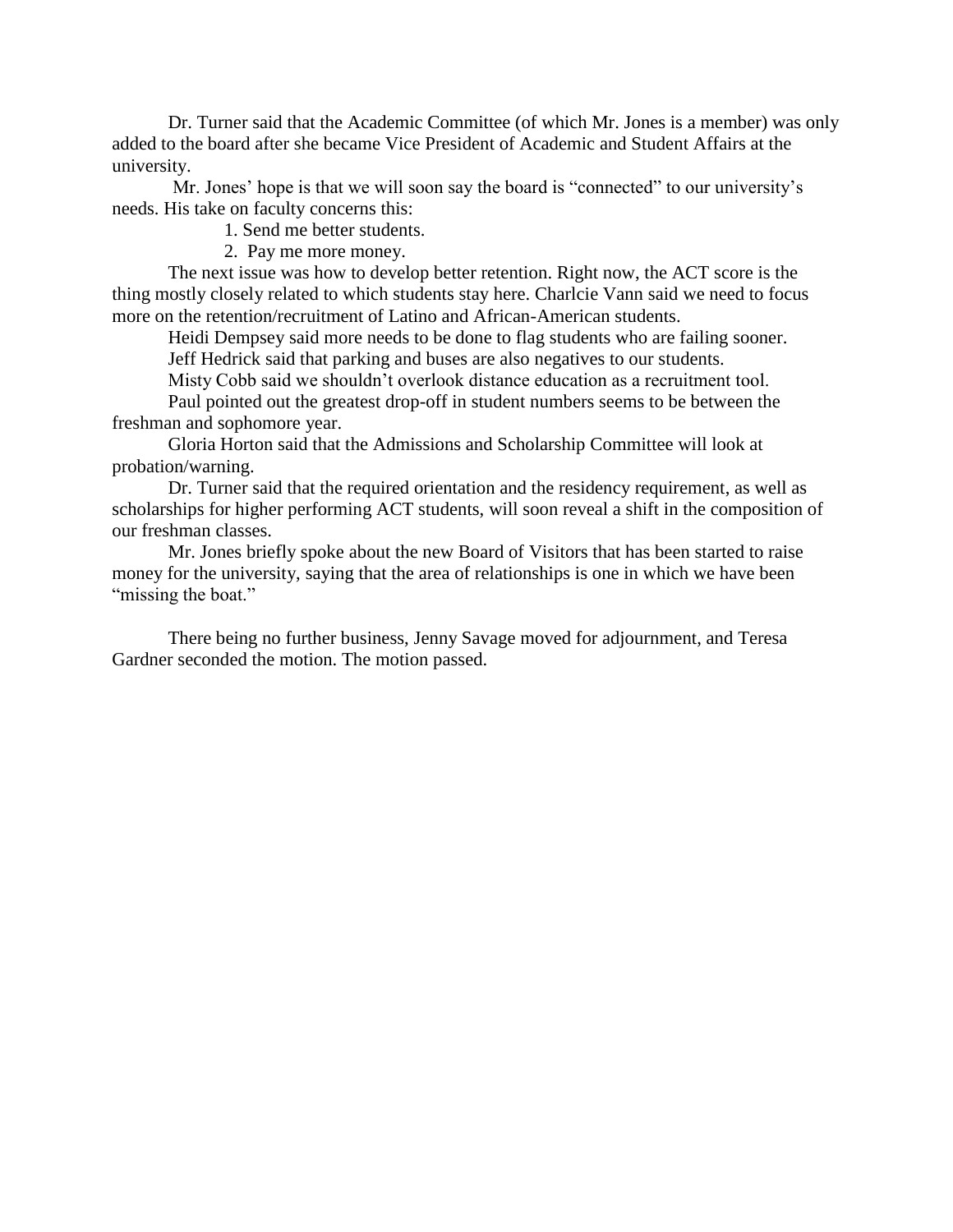## Faculty Senate Minutes April 12, 2010

 **I. Call to Order**: The meeting was called to order by Dan Krejci at 3:15 p.m. The minutes of the last meeting were approved. The motion was made by David Dempsey and seconded by Paul Beezley. The motion passed.

 **Members Present:** Paul Beezley, Edwin Bellman, Randy Blades, Benjie Blair, Misty Cobb, David Dempsey, Heidi Dempsey, Teresa Gardner, Gaus Alam, Curt Gladen, Douglas Gordon, Larry Gray, Jimmy Griffin, Jeffrey Hedrick, Miriam Hill, Gloria Horton, Dan Krejci, Allison McElroy, Ron Mellen, Linda Mitchell, Betty Morris, Jenny Savage, and Yingqi Tang (for Kim Stevens).

 **Members Absent:** Kimberly Craven, Mark Hearn, Bill Lowe, Keith Lowe, Tim Roberts, Charlcie Pettway Vann, SGA president

**II. Guest Speakers:** None

| <b>III. Committee Reports:</b> |                                                                                                                                             |
|--------------------------------|---------------------------------------------------------------------------------------------------------------------------------------------|
| Admissions and Scholarship     | Gloria Horton—The committee will meet<br>the first week in May.                                                                             |
| Elections                      | Paul Beezley--Departments who have<br>senators rotating off need to hold<br>elections by April 30. New senators will<br>begin terms in May. |
| <b>Honors</b>                  | Betty Morris—Recommendations for<br>awards have been made by the committee<br>and submitted to Dr. Turner for approval.                     |
| Policies                       | No report                                                                                                                                   |
| <b>Welfare Committee</b>       | No report                                                                                                                                   |

**IV. President's report**: Dan reported that promotion and tenure changes, academic promotion pay raises, the addition of the Distinguished Professor and Distinguished Instructor/Senior Instructor, and adjunct pay recommendations from the senate are all pending.

The Faculty Reunion is still being planned for the home football game on September 11, 2010.

**V. Old Business:** The draft recommendations of the ad hoc committee to examine summer salaries and loads were presented to the senators. Several senators voiced concerns. Among them were why faculty can't teach two classes in a term if students can take two classes, whether a person who teaches one May session can get the full number of hours specified in item two (nine hours instead of seven), what the pay scale would be for an overload in a 4-week term,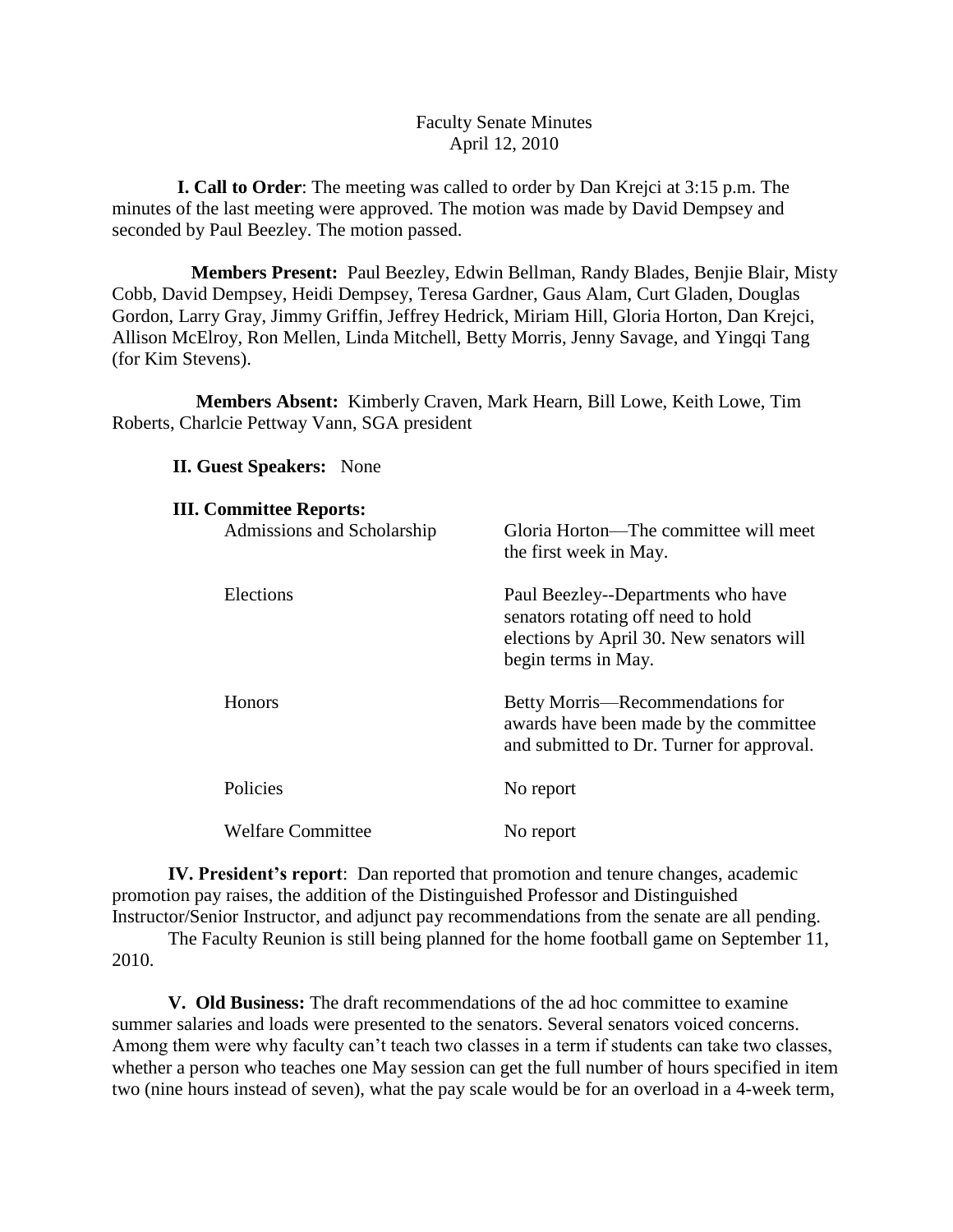why the original plan to pay adjunct rates for 6-week terms was not kept, and how faculty will not be able to teach courses that students need for their majors AND do the research they need to do under these recommendations.

#### **V. New Business:**

#### **Budget Issues**

Paul Beezley, who is on the Budget Committee, reported that there will be a 4.8% tuition increase in the fall. This is a lot, but it is not nearly what the state of Georgia is doing with a double digit increase in tuition. The price of dorm rooms will increase 10% as well; however, parking decals will decrease since there will only be peel-off decals. The hang tags will no longer be distributed. Those who have more than one vehicle may purchase extra decals for a minimal charge.

The education trust fund budget has passed, and funding for state colleges and universities will be flat. With the tuition increase for fall, the university should break even, if enrollment doesn't drop. There will be no faculty raises again next year. We are counting on enrollment remaining the same or increasing slightly.

The number of scholarships the university will be awarding will increase from 150 to 450 next year. The increase in number will be affected by a drop in revenue from scholarships.

The acceptance rate for freshmen is about the same as last year, to date.

### **Transferring in Ds and Fs**

Ron Mellen was concerned about transfers who transfer in Ds and Fs and then retake the course and pass it. The D or F remains on the transcript, even after the student passes.

Paul Beezley said he thought transferring in a failing grade was ridiculous but that this is a SACS requirement.

Dan suggested Ron write up something for the Admissions and Scholarship Committee to look at on this topic.

#### **Women's Studies**

Jenny Savage announced a Women's Studies program being instituted in the history department.

Misty Cobb addressed concern about online class examinations being scheduled at the same time as on-campus exams and said that instructors need to follow the exam schedule.

**VI. Adjournment:** There being no further business, the meeting was adjourned. Respectfully submitted,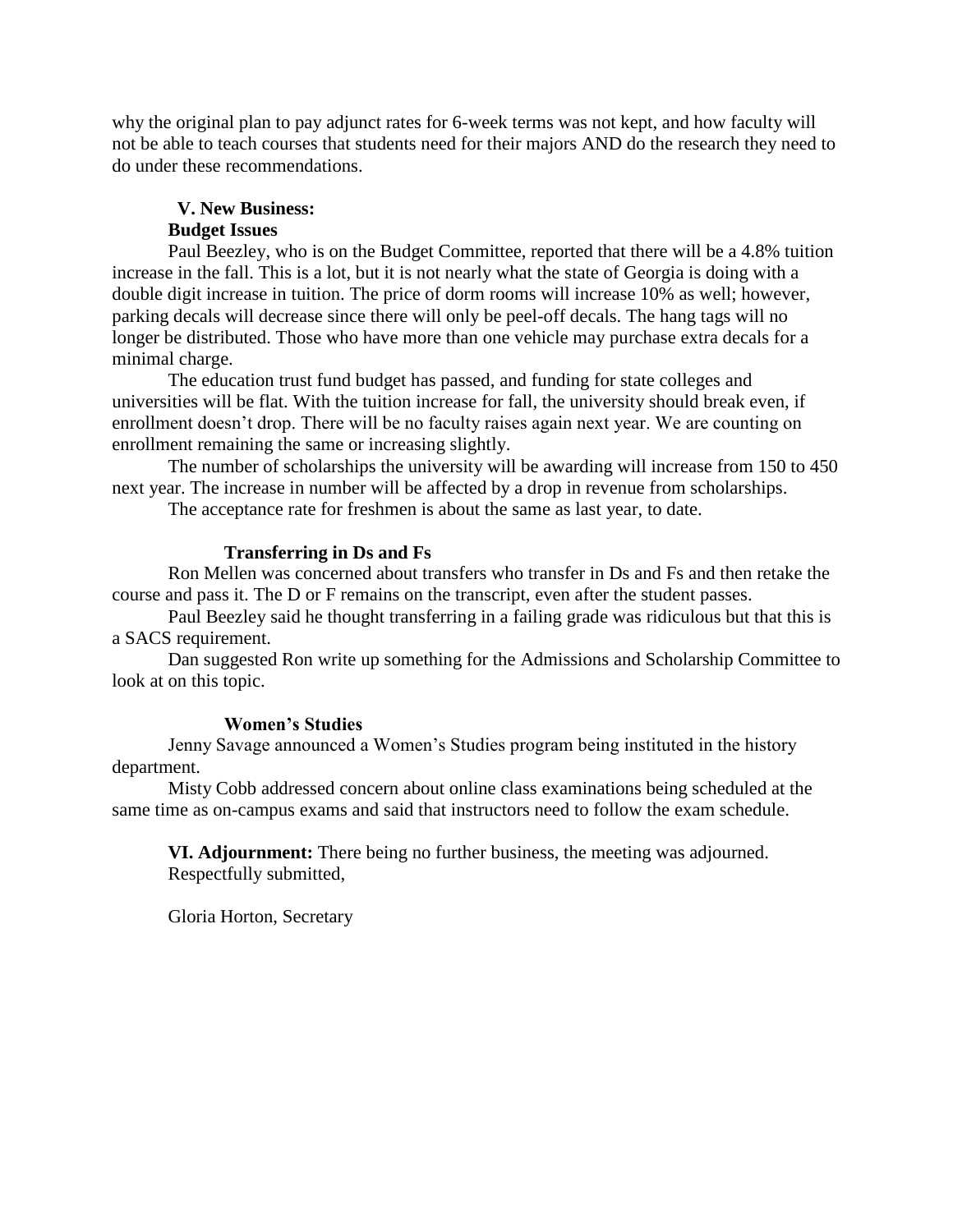## Faculty Senate Minutes May 10, 2010

I. **Call to Order**: President Dan Krejci called the meeting to order at 3:20 p.m.

 **Members Present**: Paul Beezley, Benjie Blair, David Dempsey, Heidi Dempsey, Teresa Gardner, Larry Gray, Miriam Hill, Gloria Horton, Dan Krejci, Keith Lowe, Allison McElroy, Linda Mitchell, Betty Morris, Tim Roberts, Jenny Savage, Kim Stevens, Curt Gladen, Ron Mellen, Nancy Mellen, Charles Dison (for Tim Long), Jimmy Griffin, Jeff Taylor, Nixon Mwebi, MSG Jerry Laitinen

 **Members Absent**: Edwin Bellman, Randy Blades, Misty Cobb, Kimberly Craven, Mike Davis, Bill Lowe, Mark Hearn, Jeff Hedrick, Greg Pass, Charlcie Vann, Aaron Garrett

 **Introduction of new senators**: The following new senators were welcomed: Jeff Taylor, political science; Melanie Wallace, education; Nancy Mellen, criminal justice; Nixon Mwebi, physical and earth sciences.

II. **Approval of Minutes**: The minutes of the February meeting were approved as corrected. The motion to approve was made by Ron Mellen and seconded by Miriam Hill.

## III. **Committee Reports**:

Admissions and Scholarship: Gloria Horton announced that the committee met on May 2and that issues discussed were tabled until we could get more information.

Elections: Report deferred until committee chair arrives

Honors: Betty Morris reminded members of the Awards Reception, Tuesday, May 11, at 5:00 p.m. on the eleventh floor of the library.

Policies: Larry Gray had no report.

Welfare: Miriam Hill had no report.

IV. **President's Report:** The topics of summer course load and summer pay have been approved by the Academic Council and have now gone to the Administrative Council.

President Krejci thanked the following senators for their work in senate offices and committees during the past year by presenting them with certificates: Paul Beezley, Gloria Horton, Miriam Hill, Kim Stevens, Betty Morris, Teresa Gardner, Kimberly Craven, Larry Gray, Tim Roberts, David Dempsey, Heidi Dempsey, Jimmy Griffin, and Ron Mellen.

V. **Old Business:** None

VI**. New Business**: At this point in the meeting, the election of officers was held. In the absence of the Elections Committee chair, the president conducted the election. The following were elected:

Vice president—Teresa Gardner Secretary—Gloria Horton Historian—Benjie Blair Web master—Kim Stevens (reappointed)